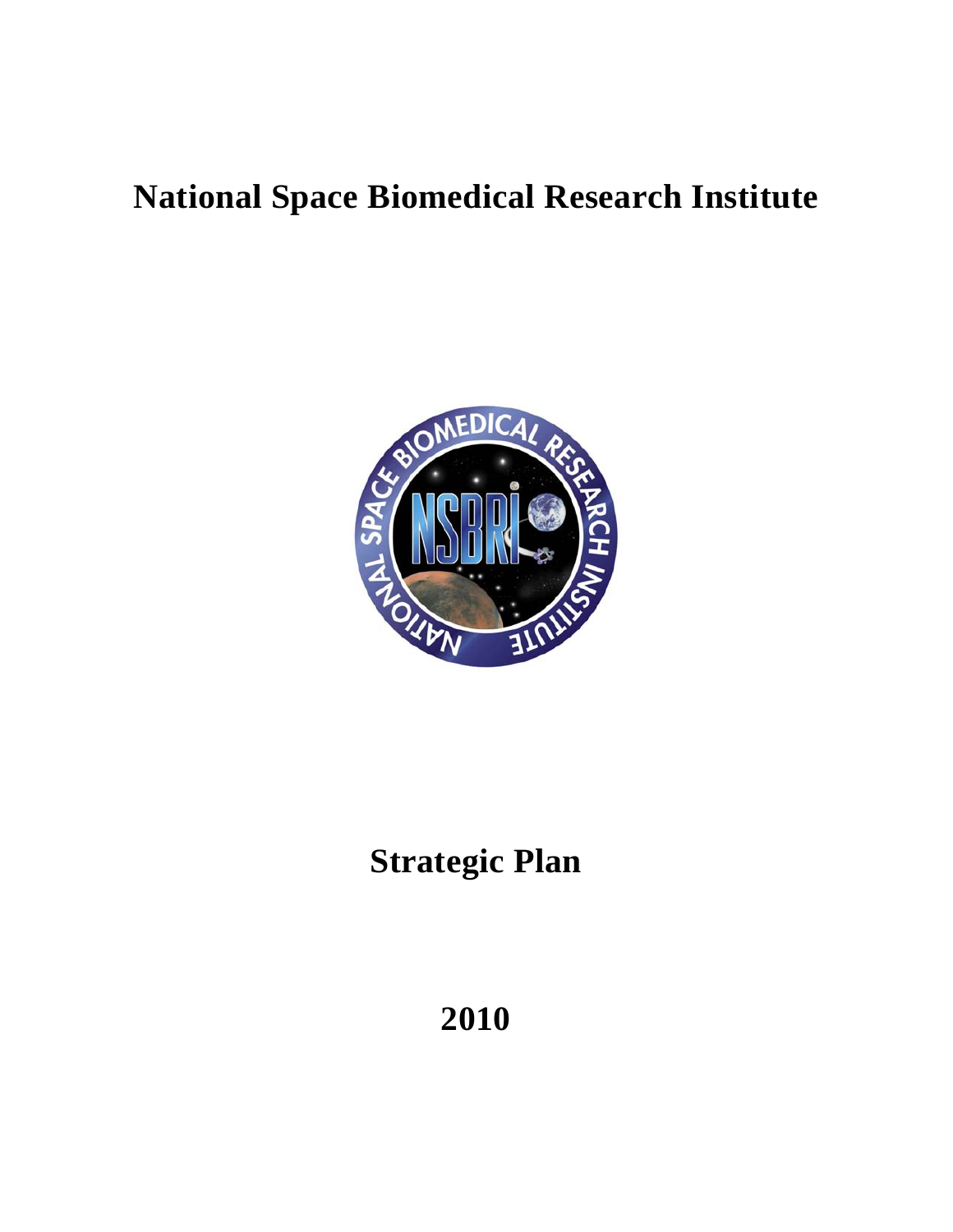**National Space Biomedical Research Institute** 

**Strategic Plan** 

Jeffrey P. Sutton

Jeffrey P. Sutton, M.D., Ph.D. President and Institute Director National Space Biomedical Research Institute

Bobley R. augus ms

Bobby R. Alford, M.D. Chairman of the Board and CEO National Space Biomedical Research Institute

Zround emais

Dennis J. Grounds Program Manager, Human Research Program NASA Johnson Space Center

Michael L. Coats Center Director NASA Johnson Space Center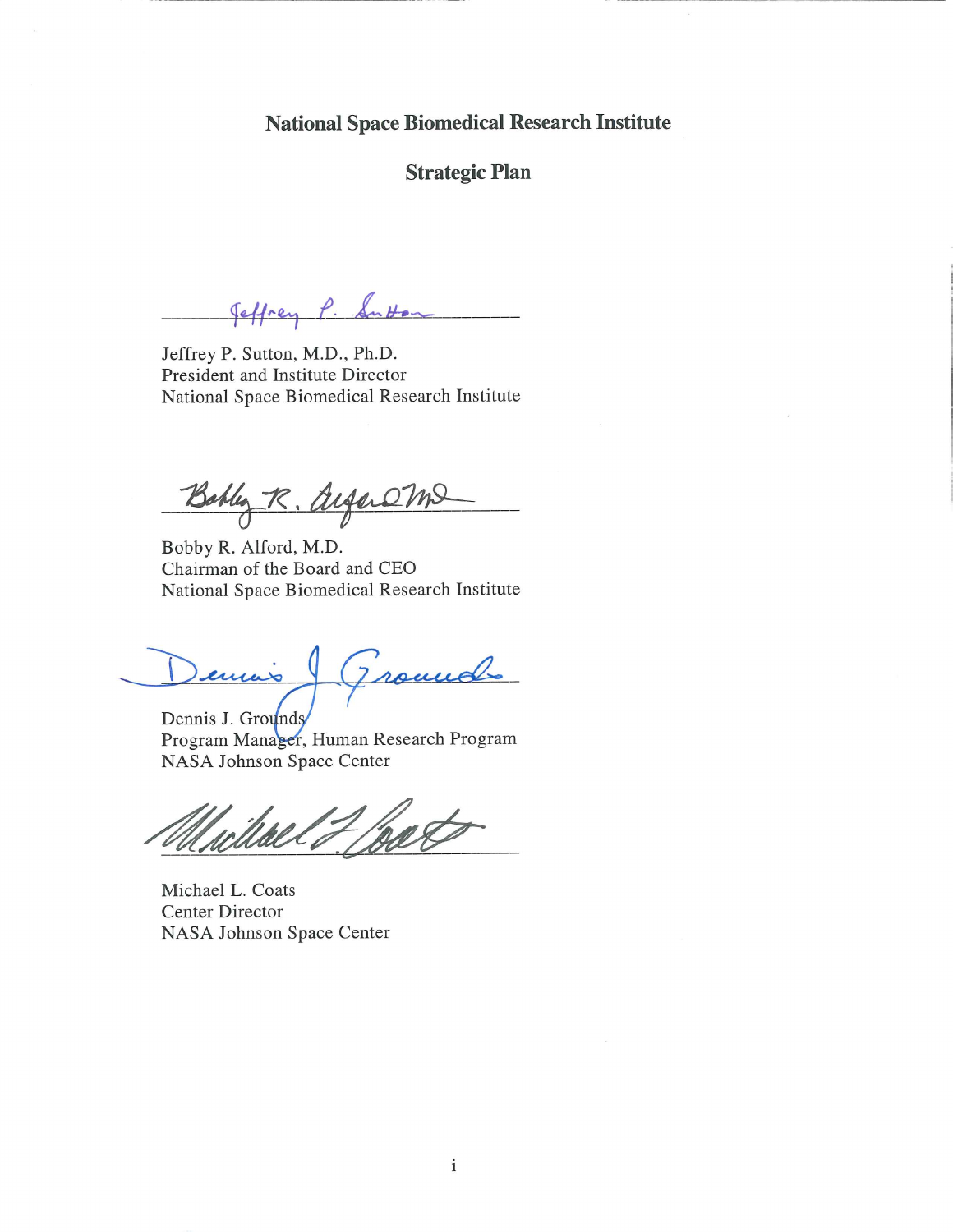## **Table of Contents**

| <b>Executive Summary</b>  |                                                                                                                                                                                                     | $\mathbf{1}$     |
|---------------------------|-----------------------------------------------------------------------------------------------------------------------------------------------------------------------------------------------------|------------------|
| <b>Mission and Vision</b> |                                                                                                                                                                                                     | $\boldsymbol{2}$ |
| <b>Strategic Goals</b>    |                                                                                                                                                                                                     | 4                |
| <b>Strategic Goal 1</b>   | Lead a national biomedical research effort to support<br>human space exploration                                                                                                                    | 5                |
| Sub-goal 1A               | Sustain a national science and technology program aligned<br>with NASA priorities                                                                                                                   | 6                |
| Sub-goal 1B               | Advance scientific knowledge and develop, test and evaluate<br>countermeasures and technologies to mitigate high-priority<br>biomedical risks associated with long-duration human space<br>missions | 8                |
| Sub-goal 1C               | Enhance assessment of programmatic performance and foster<br>successful outcomes                                                                                                                    | 13               |
| Sub-goal 1D               | Promote excellence in leadership across the Institute                                                                                                                                               | 14               |
| <b>Strategic Goal 2</b>   | Enhance life on Earth through advances made in space<br>biomedical science and technology                                                                                                           | 15               |
| Sub-goal 2A               | Improve health on Earth                                                                                                                                                                             | 16               |
| Sub-goal 2B               | Translate discoveries for commercialization                                                                                                                                                         | 18               |
| <b>Strategic Goal 3</b>   | Provide a comprehensive education program in space<br>biomedical science and technology                                                                                                             | 19               |
| Sub-goal 3A               | Educate the next generation of space biomedical scientists,<br>engineers and physicians                                                                                                             | 20               |
| Sub-goal 3B               | Translate and transfer knowledge about space biomedical research to<br>the scientific community, general public and other stakeholders                                                              | 23               |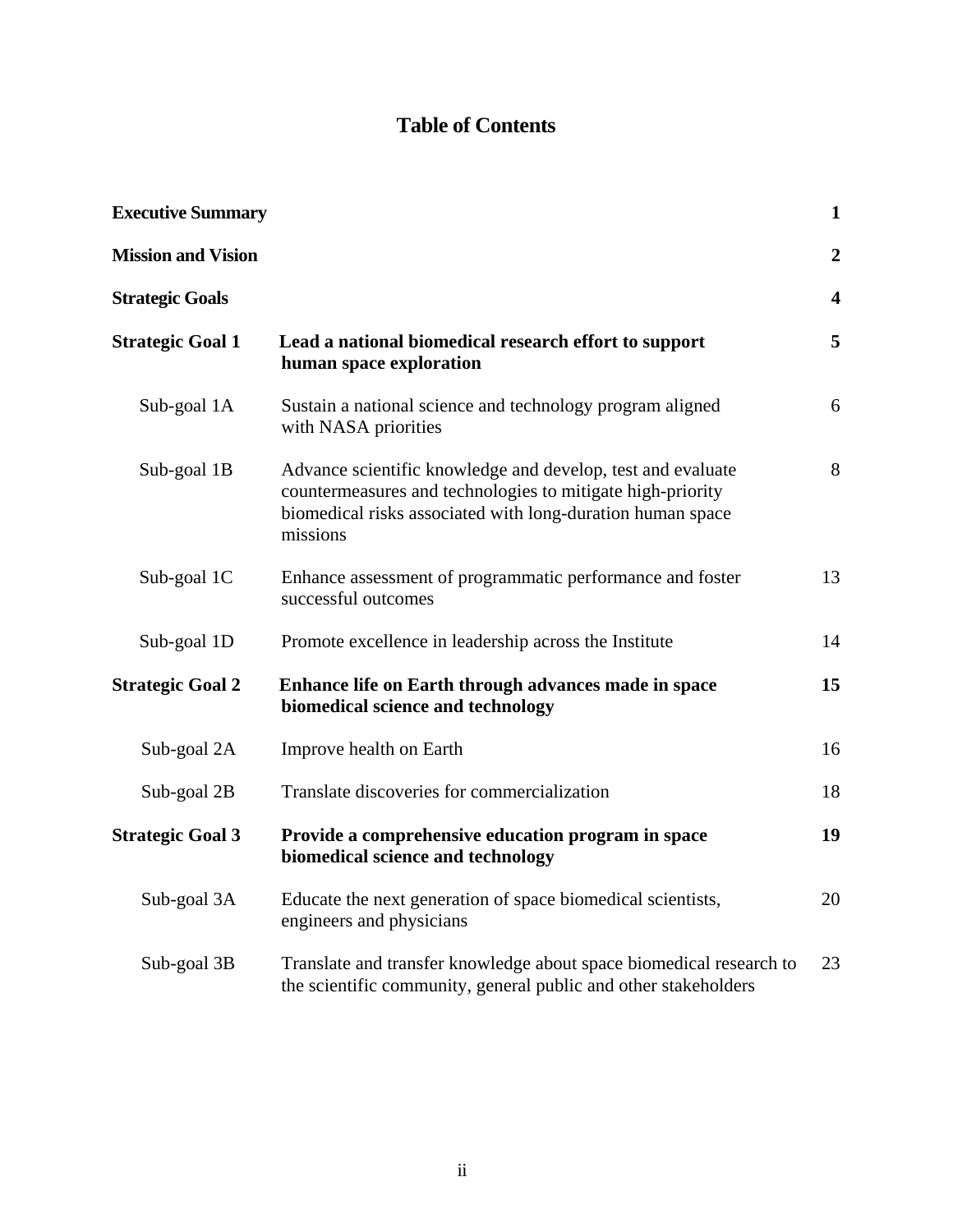| <b>Strategic Goal 4</b> | Expand partnerships in space biomedical science,<br>technology and education                         | 24 |
|-------------------------|------------------------------------------------------------------------------------------------------|----|
| Sub-goal 4A             | Broaden the network of strategic relationships in space biomedicine<br>within the U.S. and abroad    | 25 |
| Sub-goal 4B             | Increase the scope and utilization of the Industry Forum                                             | 26 |
| Sub-goal 4C             | Create a Consolidated Research Facility in partnership with BCM<br>and other consortium institutions | 28 |
| <b>Strategic Goal 5</b> | Broaden capabilities as a national science and education<br>resource                                 | 29 |
| <b>Beyond 2014</b>      |                                                                                                      | 31 |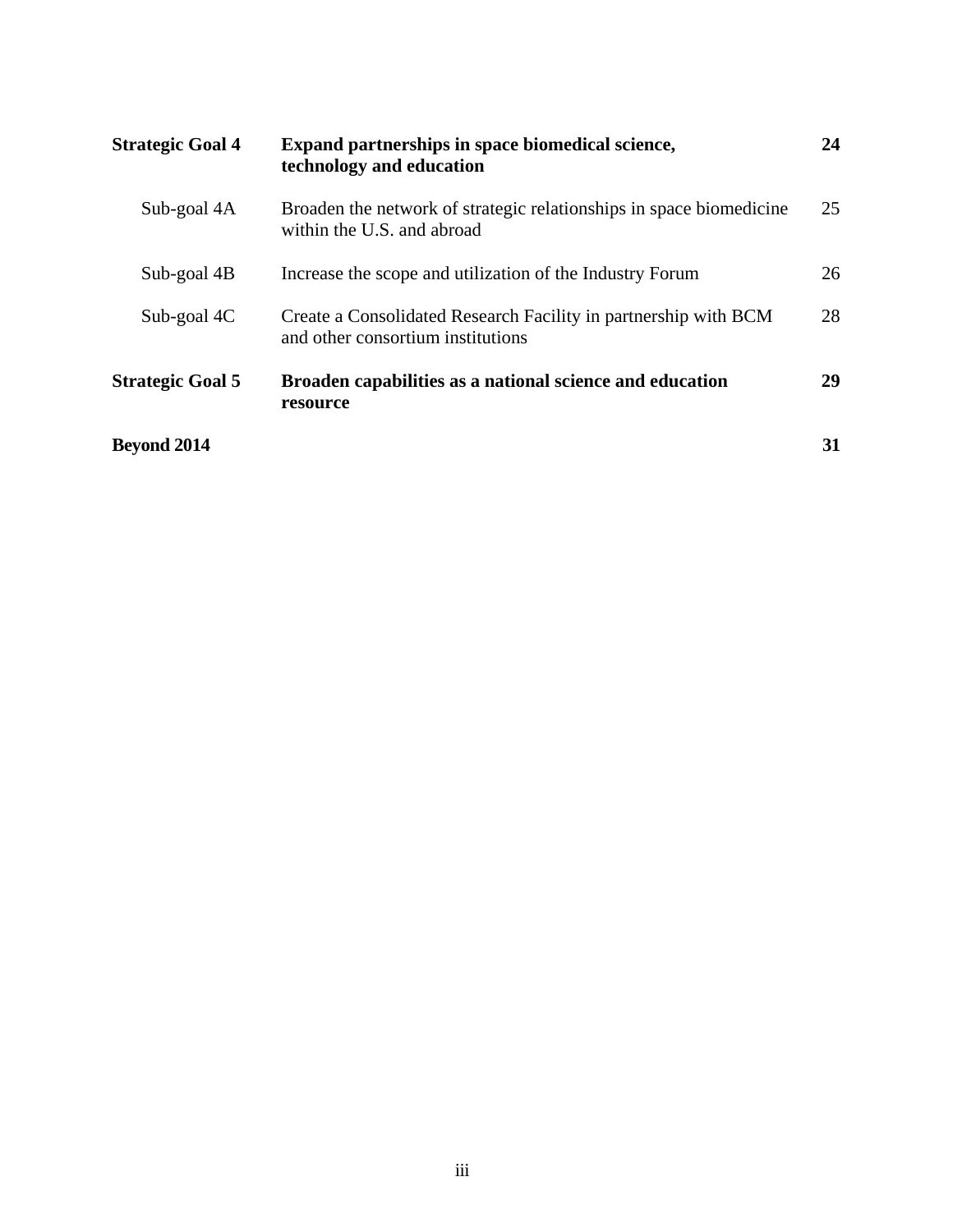## **Acronyms**

| <b>BCM</b>   | <b>Baylor College of Medicine</b>                |
|--------------|--------------------------------------------------|
| <b>BSC</b>   | <b>Board of Scientific Counselors</b>            |
| <b>CARR</b>  | <b>Center of Acute Radiation Research</b>        |
| <b>CRF</b>   | <b>Consolidated Research Facility</b>            |
| <b>EAC</b>   | <b>External Advisory Council</b>                 |
| <b>ESMC</b>  | <b>Executive Science and Medicine Council</b>    |
| <b>HRP</b>   | Human Research Program                           |
| IF           | <b>Industry Forum</b>                            |
| <b>IRP</b>   | <b>Integrated Research Plan</b>                  |
| <b>ISS</b>   | <b>International Space Station</b>               |
| <b>HRR</b>   | Human Research Roadmap                           |
| <b>JSC</b>   | <b>Johnson Space Center</b>                      |
| <b>MIT</b>   | Massachusetts Institute of Technology            |
| <b>NASA</b>  | National Aeronautics and Space Administration    |
| <b>NIH</b>   | National Institutes of Health                    |
| <b>NSBRI</b> | National Space Biomedical Research Institute     |
| <b>STEM</b>  | Science, Technology, Engineering and Mathematics |
| TL           | <b>Team Leader</b>                               |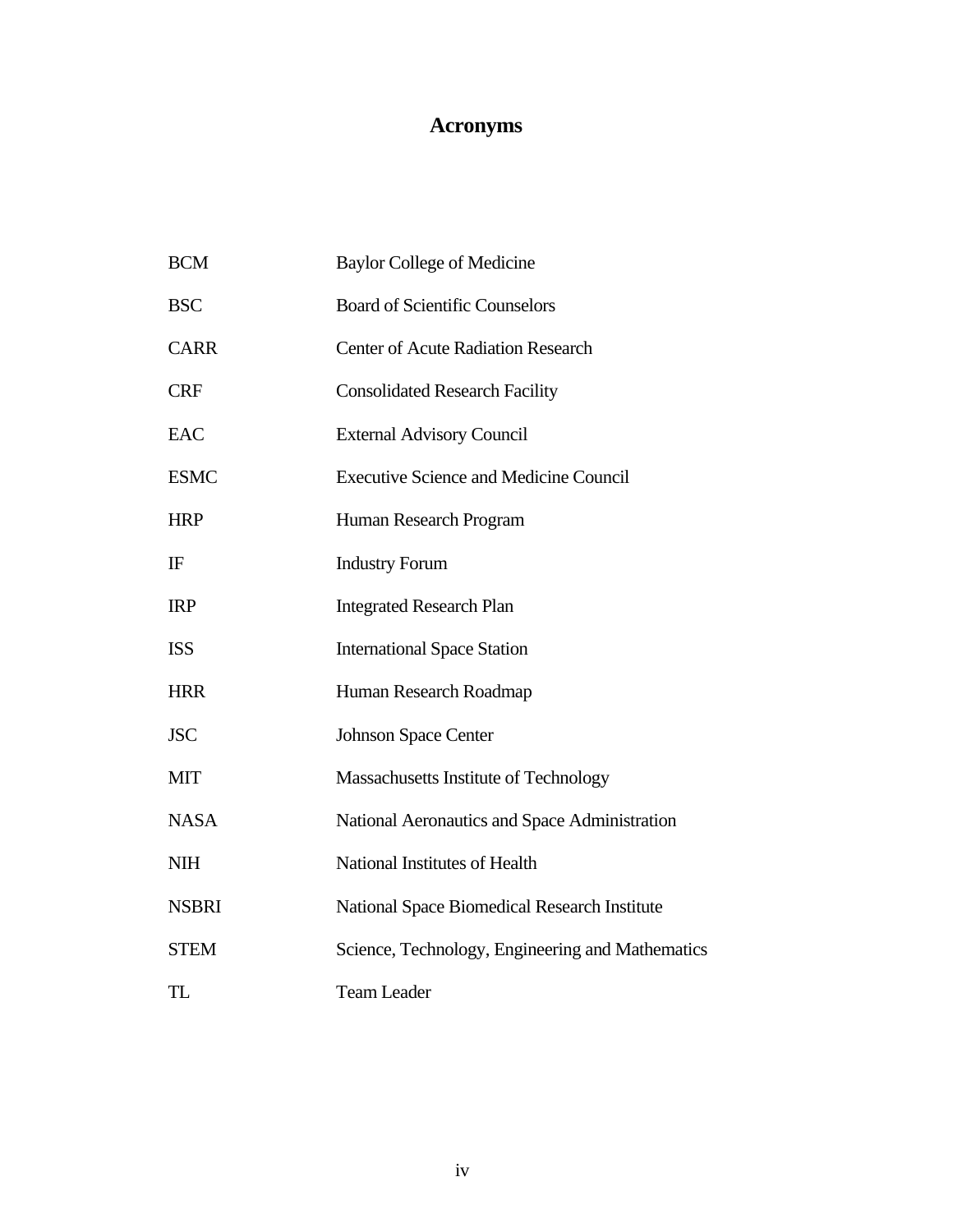## **Executive Summary**

The National Space Biomedical Research Institute (NSBRI) is the premier scientific institute in the United States that conducts integrated biomedical research to support the long-term human presence, development and exploration of space. NSBRI works in partnership with the National Aeronautics and Space Administration (NASA) and implements bold, focused and coordinated programs involving academia, industry and government. The emphasis is on developing countermeasures, technologies and other deliverables to reduce or mitigate risks inherent in human space exploration. NSBRI achievements and products advance its mission for space exploration and enhance life on Earth. The education and outreach efforts of the Institute are broad and inspire the next generation of scientists, engineers and space explorers. NSBRI is proud to have a unique enabling role in NASA's space exploration objectives and to serve as a valuable national resource in science, technology and education. The Institute supports approximately 60 projects involving more than 180 investigators at 70 institutions in 25 states.

This strategic plan sets forth goals for NSBRI over the next five years. Inevitably, there will be new opportunities and challenges as the United States moves forward with its next generation of vehicles, as other nations increase their prominence in human space exploration, and as new advances are made in science, technology and medicine. NSBRI has a strong track record of adapting to change and in leading new initiatives in high-priority areas.

The five strategic goals for 2010 through 2014 are to:

- 1. Lead a national biomedical research effort to support human space exploration.
- 2. Enhance life on Earth through advances made in space biomedical science and technology.
- 3. Provide a comprehensive education program in space biomedical science and technology.
- 4. Expand partnerships in space biomedical science, technology and education.
- 5. Broaden capabilities as a national science and education resource.

NSBRI is committed to achieving these goals and to furthering the Institute on behalf of NASA and all stakeholders. It will continue to work in innovative and collaborative ways, and build upon a legacy of excellence, discovery and leadership. The Institute accepts and will meet its responsibilities and is honored to help the nation sustain and enhance its prominence in biomedical research and human space exploration for many years to come.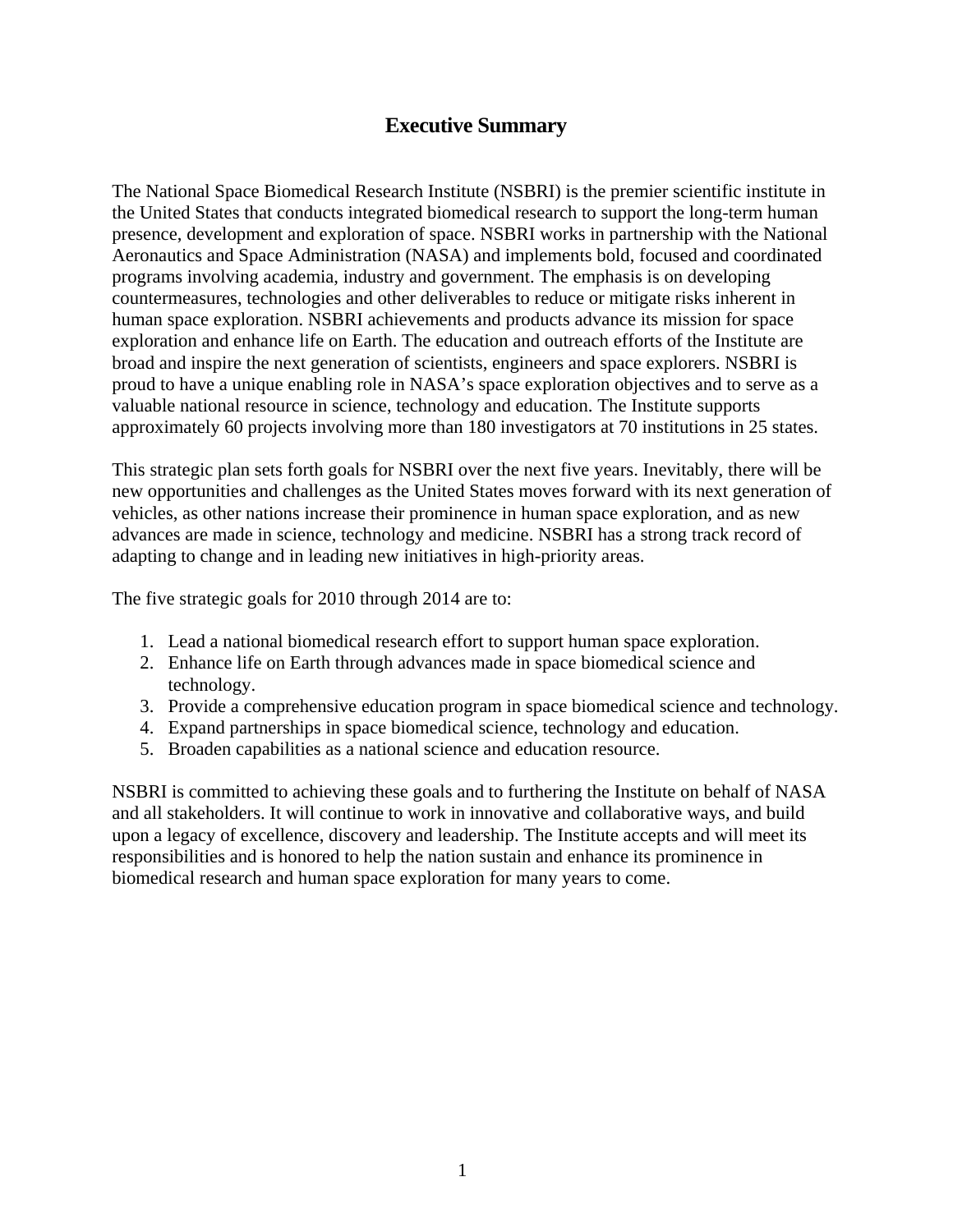#### **Mission and Vision**

The National Space Biomedical Research Institute is a unique, non-profit science institute established in 1997 by NASA through an open competition. It provides unprecedented capabilities and focused, outcome-driven research leading to the development of effective countermeasures to mitigate risks and help ensure safe, long-duration human exploration of space.

As a nationally and internationally acclaimed institute, NSBRI has been at the forefront of innovation in science, technology and education. NSBRI adds unique intellectual and institutional resources to NASA programs, including the agency's Human Research Program (HRP). The strong and productive partnership with NASA is managed through Cooperative Agreement NCC 9-58, awarded in four successive five-year increments based on performance. Both the Cooperative Agreement and associated Cooperative Agreement Management Plan are administered by Johnson Space Center (JSC).

Advances in science and technology made by NSBRI to support human space exploration have important applications to improve life on Earth. Additionally, the Institute prides itself in having robust education and outreach programs that inspire and train the next generation of scientists, engineers and space explorers. NSBRI's integrated and coordinated activities engage academic, government and industry sectors, and emphasize achievement through excellence. The Institute's operations are overseen by a consortium of academic institutions, led by Baylor College of Medicine (BCM) as the sole member of the  $501(c)(3)$  corporation acting on behalf of the consortium.

#### **NSBRI Consortium Institutions**

 Baylor College of Medicine Brookhaven National Laboratory Harvard Medical School The Johns Hopkins University Massachusetts Institute of Technology Morehouse School of Medicine Mount Sinai School of Medicine Rice University Texas A&M University University of Arkansas for Medical Sciences University of Pennsylvania Health System University of Washington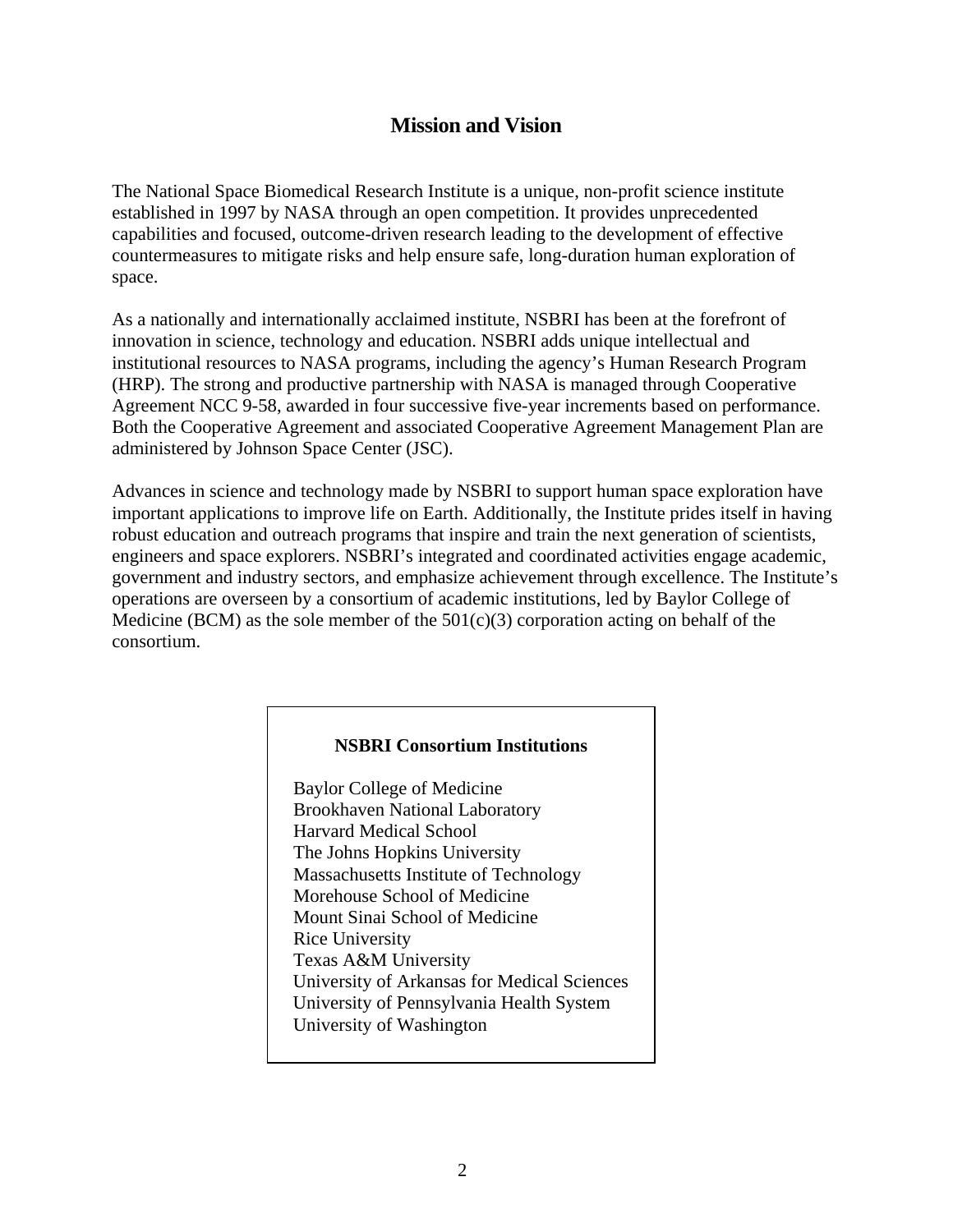#### **NSBRI's Mission**

To lead a national effort to conduct the integrated, critical path, biomedical research necessary to support long-term human presence, development and exploration of space, and to enhance life on Earth by applying the resulting advances in human knowledge and technology.

#### **Vision for NSBRI**

NSBRI will continue to be a world leader in translational space biomedical research, and is committed to achieving its mission using innovative science, technology, education and management strategies having high impact for all stakeholders. The Institute will remain focused on developing safe and effective countermeasures and technologies that substantially reduce significant biomedical risks associated with human space travel. These discoveries not only ensure crew health, but they also improve life on Earth.

By engaging a diverse, open community of outstanding scientists, engineers, clinicians and educators to work on peer-reviewed projects in integrated teams, and by using the resources available through leading institutions, NSBRI achieves its mission while inspiring the next generation of space life scientists. The Institute strives to be the focal point of, and a major resource for, NASA-sponsored space biomedical research and education in the United States. Through international cooperation and collaboration, NSBRI also aims to serve as a leading space biomedical institute among space-faring nations.

Going forward, the Institute will continue to embrace core values that have guided its maturation from inception. These values are:

- Achievement through excellence
- Teamwork and collaboration
- Integrity
- Leadership
- Service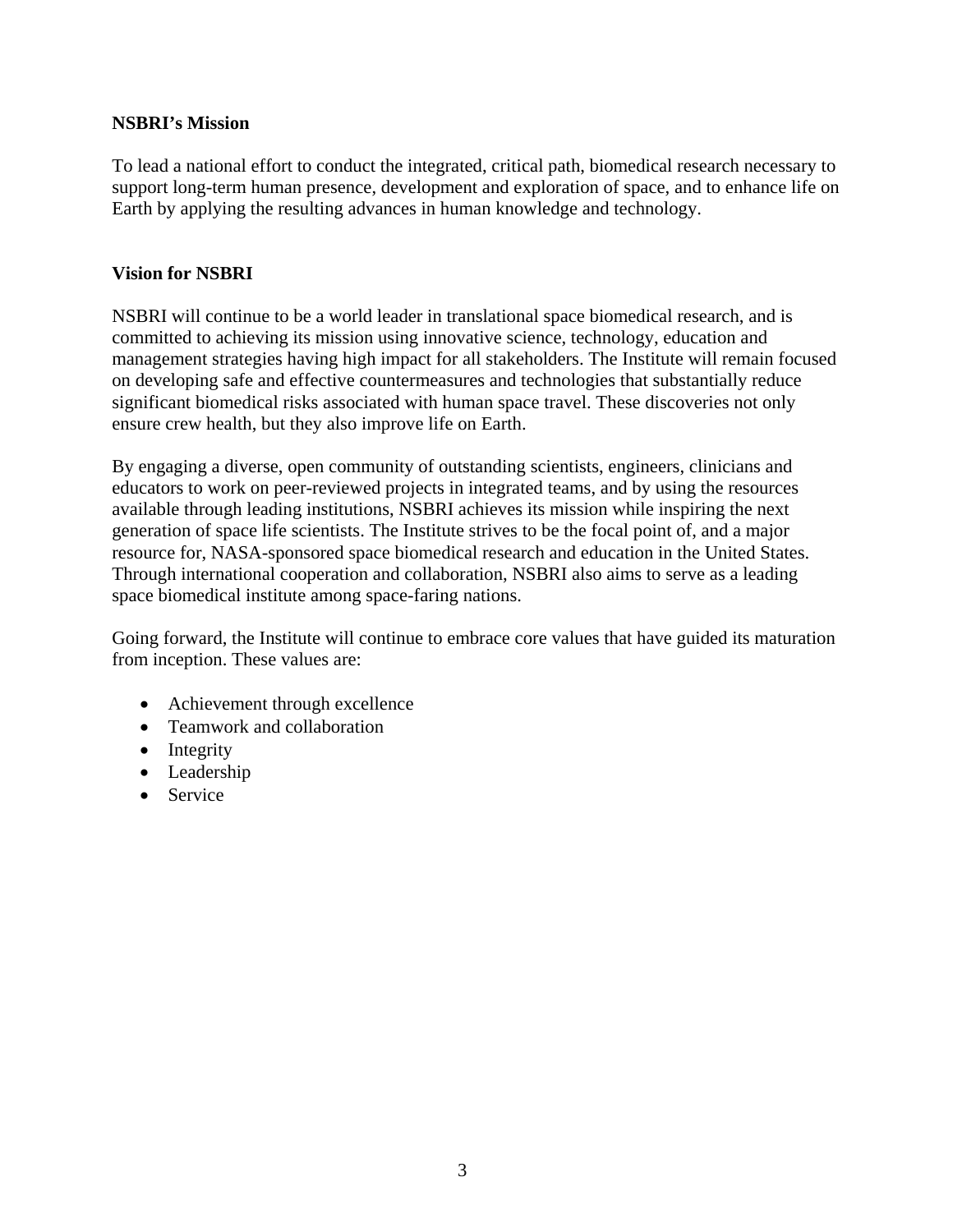## **Strategic Goals**

Over the next five years, from 2010 through 2014, NSBRI will focus on five Strategic Goals.

'n

| <b>NSBRI's Strategic Goals</b> |                                                                                            |  |
|--------------------------------|--------------------------------------------------------------------------------------------|--|
| <b>Strategic Goal 1</b>        | Lead a national biomedical research effort to support human space<br>exploration.          |  |
| <b>Strategic Goal 2</b>        | Enhance life on Earth through advances made in space biomedical<br>science and technology. |  |
| <b>Strategic Goal 3</b>        | Provide a comprehensive education program in space biomedical<br>science and technology.   |  |
| <b>Strategic Goal 4</b>        | Expand partnerships in space biomedical science, technology and<br>education.              |  |
| <b>Strategic Goal 5</b>        | Broaden capabilities as a national science and education resource.                         |  |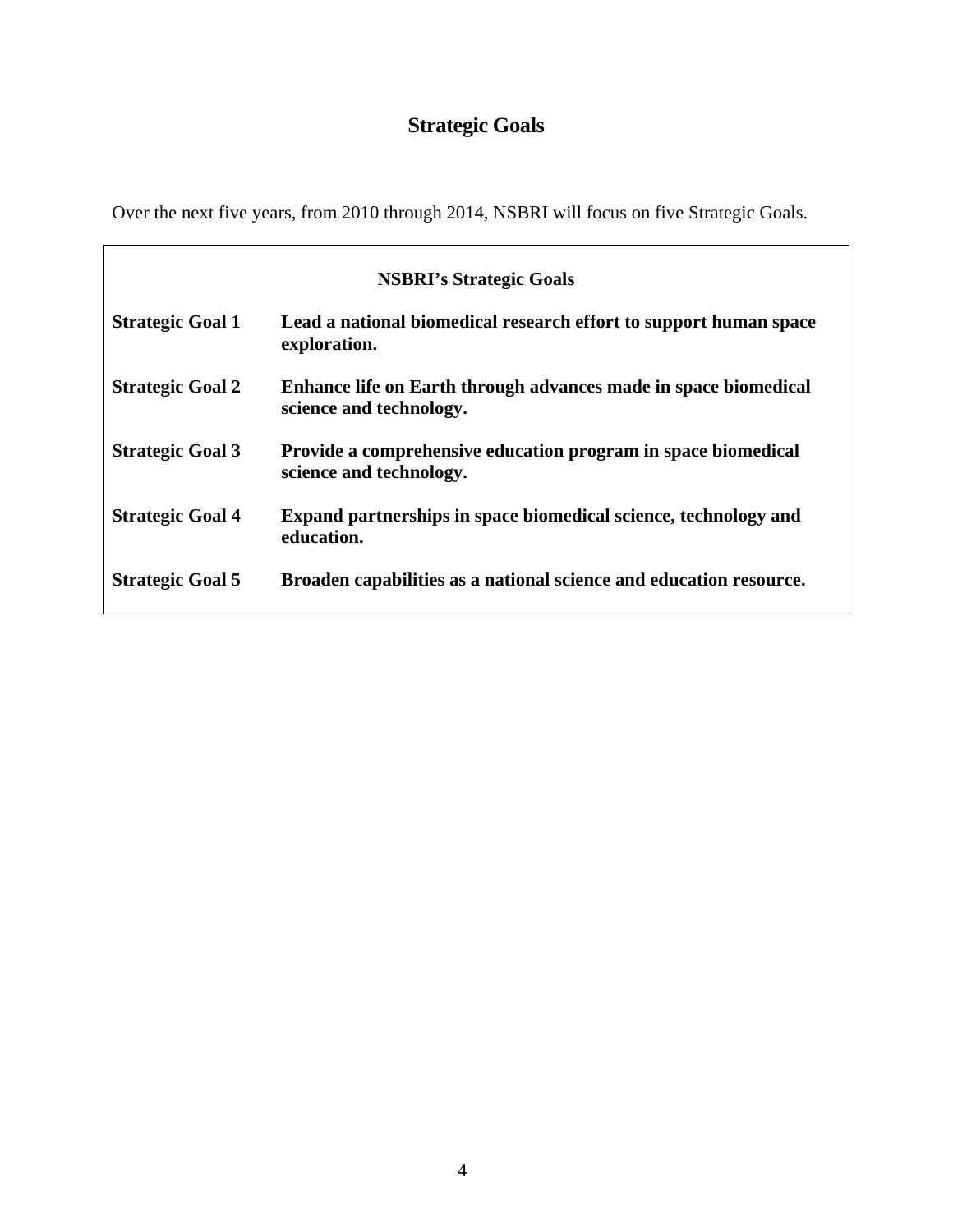## **Strategic Goal 1**

## **Lead a national biomedical research effort to support human space exploration**

Since inception, NSBRI has cultivated its leadership role in biomedical research to support human space exploration. In 2005, the Institute underwent a comprehensive five-year review, chaired by the Deputy Assistant Secretary of Health, U.S. Department of Health and Human Services. The *2005 Review for the NASA Chief Scientist of NSBRI Progress, Status and Plans* concluded "that the quality of NSBRI science products and teams was excellent, that NSBRI is attracting some of the best biomedical researchers in the United States and that the researcher teams had made fine progress towards performing projects that are focused on producing deliverable countermeasures to NASA."

Furthermore, "the Review Panel complimented NSBRI's understanding of NASA's shifting goals and objectives, and notes that they were responsive and supportive of the new United States *Vision for Space Exploration."* The Review Panel also "thought that NSBRI team research support was a more flexible and effective funding mechanism, and that it effectively complemented other mechanisms used by NASA."

Over the next five years, NSBRI will work with NASA and other stakeholders to secure and sustain an appropriate budget to support an integrated program of outstanding academic, government and private-sector investigators and resources in order to reduce health risks associated with long-duration human space missions. The Institute will maintain and refine its productive team approach to science and technology, and it will continue to emphasize deliverables, add value to NASA capabilities, and leverage the nation's investment in biomedical research to advance human space exploration.

The sub-goals are to:

**Sub-goal 1A – Sustain a national science and technology program aligned with NASA priorities.** 

**Sub-goal 1B – Advance scientific knowledge and develop, test and evaluate countermeasures and technologies to mitigate high-priority biomedical risks associated with long-duration human space missions.** 

**Sub-goal 1C – Enhance assessment of programmatic performance and foster successful outcomes.**

**Sub-goal 1D – Promote excellence in leadership across the Institute.**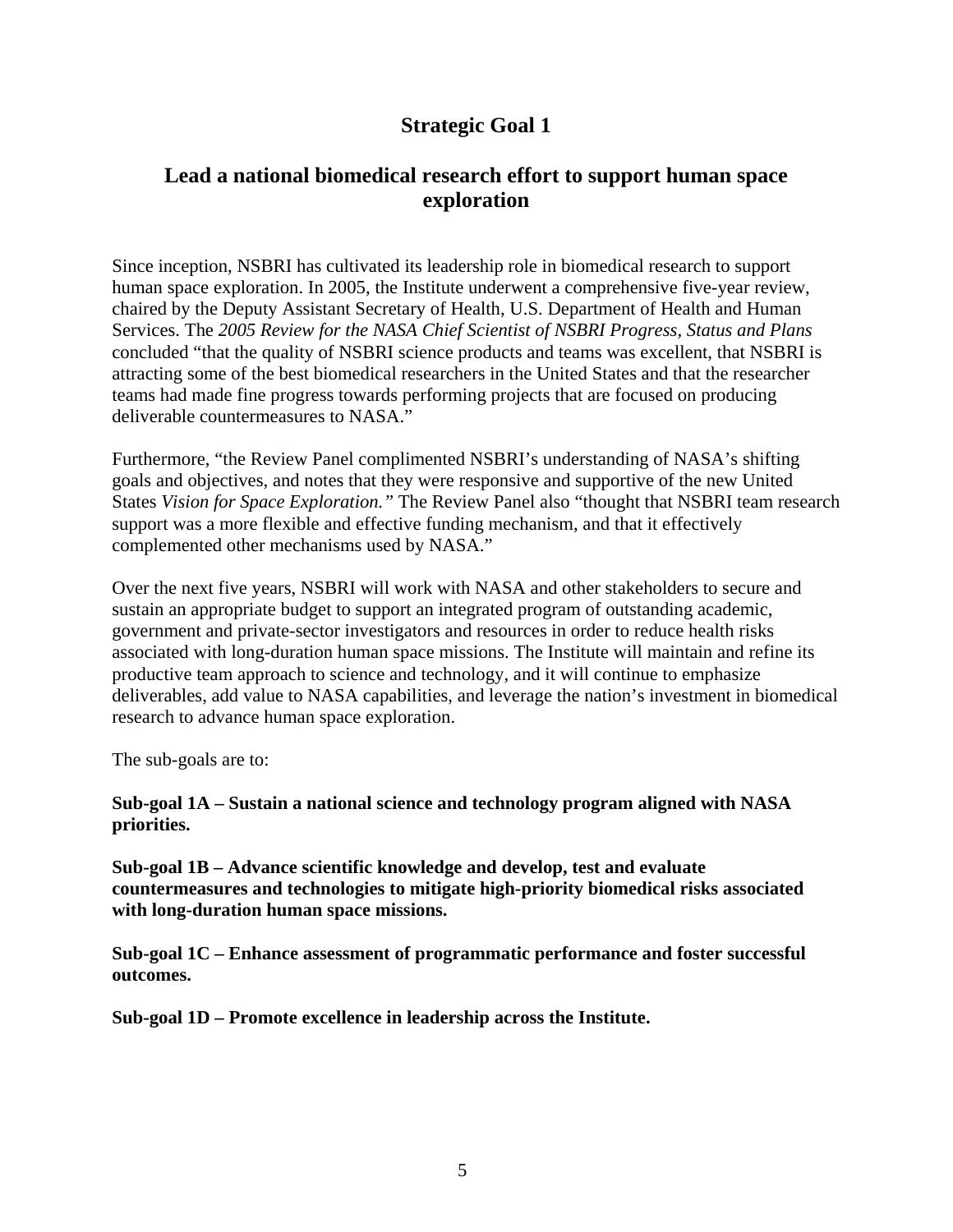#### **Sub-goal 1A – Sustain a national science and technology program aligned with NASA priorities**

As an integral constituent of the nation's human space program, NSBRI will maintain close working relationships with NASA's HRP, Space Life Sciences Directorate, Exploration Systems Mission Directorate and other pertinent entities, to achieve the Institute's mission. NSBRI will continue to assist NASA in assessing and updating evidence associated with biomedical risks related to human space missions, including those aboard the International Space Station (ISS) and those pertaining to exploration. The Institute will also continue to support the development, revision and implementation of NASA requirements and the HRP Integrated Research Plan (IRP) and Human Research Roadmap (HRR), which delineate and track biomedical risks and gaps.

NSBRI and NASA will retain and enhance coordination of complementary programs through multiple forums, including the joint NSBRI/NASA Steering Committee, which meets regularly and consists of senior management, co-chaired by the NSBRI Director. Throughout NSBRI, scientists, engineers, clinicians and managers will coordinate their efforts with NASA counterparts. The offices of the NSBRI Director and NSBRI Associate Director will maintain their critical roles at the NSBRI/NASA interface, to ensure that the Institute's science and technology portfolio is appropriately diversified and aligned with NASA's IRP and HRR. NSBRI and NASA will continue to collaborate on ground-based opportunities, use of analog environments and essential, albeit limited, flight opportunities.

In 2007, NSBRI revised its *Policy on Team Leadership*, and emphasized the important responsibility of Team Leaders (TLs) in interacting with NASA science leadership in their corresponding disciplines. The Institute will expand and support team leadership in their work to promote productive scientific exchanges, project and team alignment, and favorable outcomes.

A cornerstone of NSBRI's science and technology program, and its accompanying national stature, will continue to be openly solicited, peer-reviewed research that attracts outstanding investigators who compete for NSBRI awards. Opportunities to participate in NSBRI programs will remain open to all eligible U.S. academic institutions, including consortium and nonconsortium institutions, as well as government laboratories and commercial entities.

Over the next five years, the Institute will build on its solid foundation of conducting top-tier, peer-reviewed, translational biomedical research for space using a model that integrates aspects of the extramural research programs at the National Institutes of Health (NIH) and the Department of Defense. NSBRI will continue to emphasize investigator-initiated projects, with mechanisms to support program projects, individual multi-year grants and small, directed awards.

In developing and implementing targeted research solicitations, NSBRI will work closely with NASA, as well as with the NSBRI External Advisory Council (EAC) and NSBRI User Panel. The EAC is comprised of leading scientists who advise the Institute on strategic and tactical matters, and make specific recommendations regarding programmatic content. The User Panel,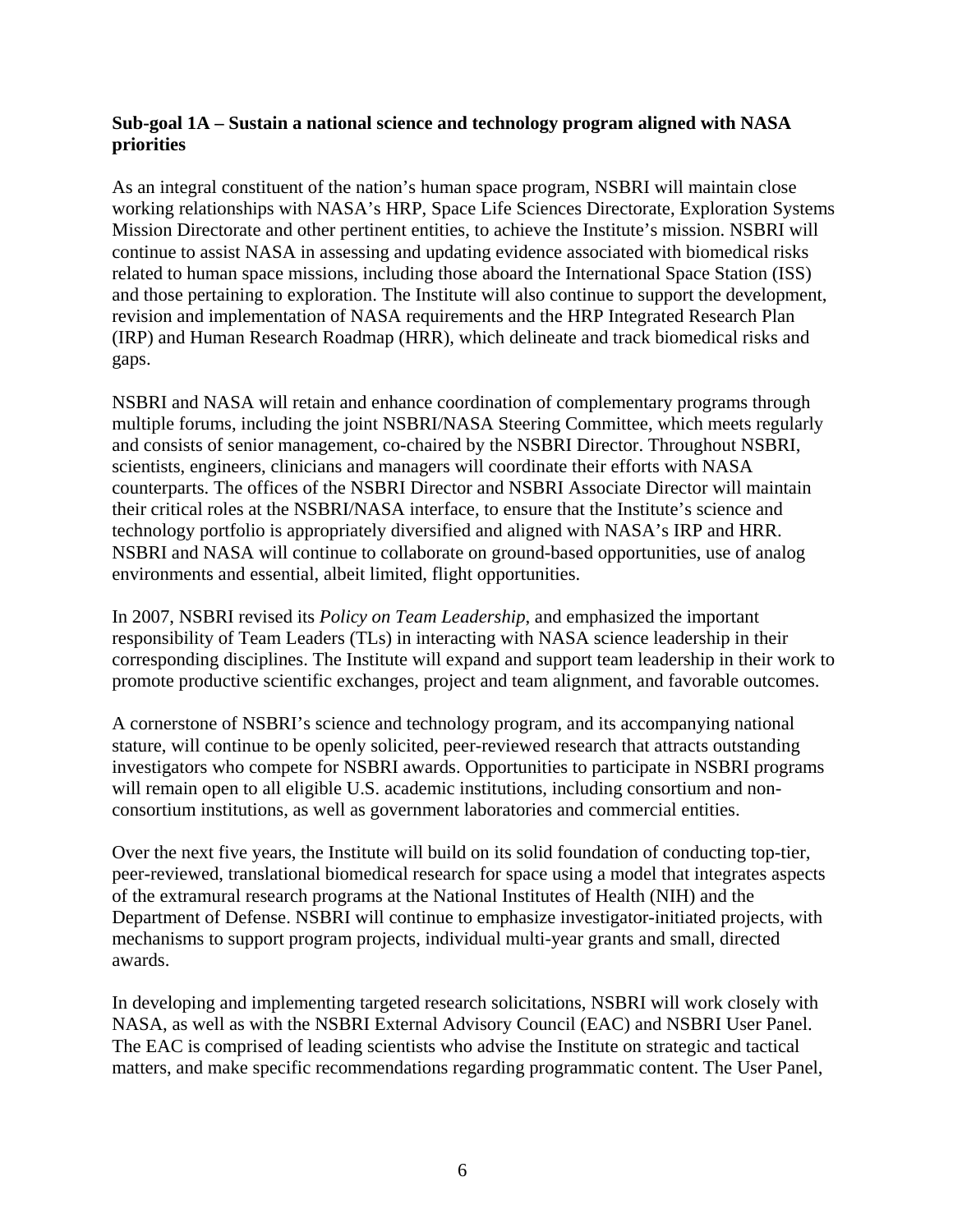consisting primarily of current and former astronauts and flight surgeons, provides advice on the operational needs and feasibility of emerging countermeasures and technologies.

NSBRI will maintain scientific rigor and integrity in peer review of proposals received by the Institute. The process will be facilitated by an independent NSBRI Board of Scientific Counselors (BSC) and by a third-party expert contractor in national peer-review services. Selection of proposals, following peer review, will be coordinated with the HRP Manager. Once awarded, NSBRI projects will be assigned to a science and technology team. Progress, challenges and opportunities will be carefully monitored to foster successful outcomes. The ongoing status of the science and technology program, and other programs, will be reported to the NSBRI Board of Directors and to NASA, in accord with requirements of the Cooperative Agreement and good oversight practices.

Between 2010 and 2012, NSBRI will:

- Increase coordination in implementing recommendations from the EAC and User Panel, and foster interactions between these two groups and the TLs.
- Rotate membership on the BSC and recruit new members who have scientific stature comparable to NIH peer-review panel chairs.

Between 2010 and 2014, NSBRI will:

- Release an annual solicitation for proposals targeting high-priority areas of research in space biomedical science and technology. Solicitations will be done jointly with NASA, whenever possible, and proposals selected for funding will typically be funded for threeto-four years.
- Maintain a balanced portfolio of projects with ongoing assessment of progress and performance.
- Continue to emphasize merit, programmatic relevance and cost in filling gaps in the science and technology portfolio to the benefit of the U.S. human space program.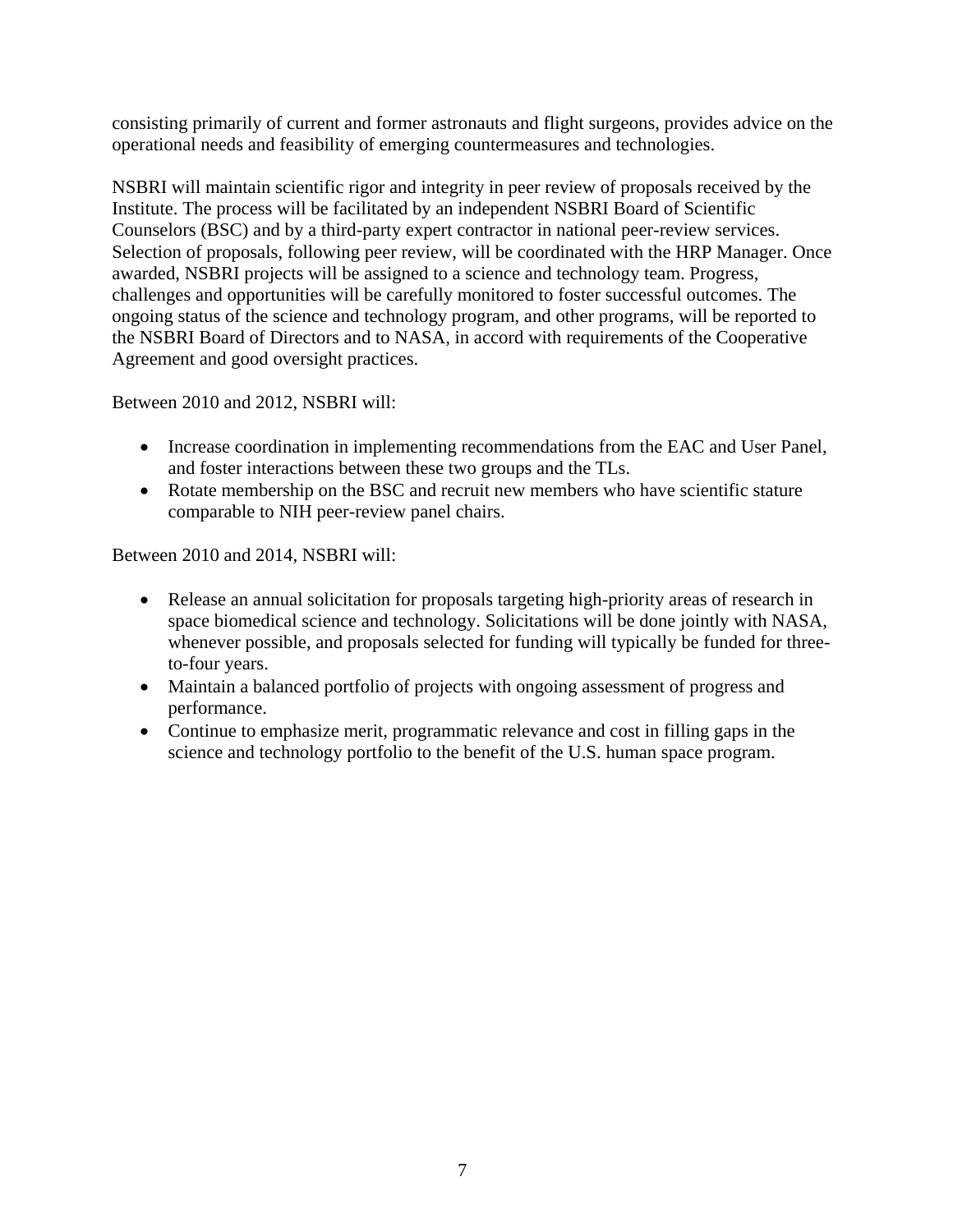#### **Sub-goal 1B – Advance scientific knowledge and develop, test and evaluate countermeasures and technologies to mitigate high-priority biomedical risks associated with long-duration human space missions**

NSBRI supports approximately 60 projects involving more than 180 investigators at 70 institutions in 25 states. Approximately 55 of these projects are in the science and technology program and are assigned to one of seven integrated teams addressing high-priority risk areas. Each science and technology team carries out a focused research program that coordinates individual projects tied closely together by a team strategic plan. Team members, including TLs, are geographically dispersed at their own and other institutions, and utilize the diverse resources that those institutions offer. Additionally, team members have access to resources afforded by NSBRI and NASA to advance their projects and to engage in collaborations within and between teams, and with NASA end users, such as engineers, flight surgeons and astronauts.

NSBRI's science and technology program is organized into the following seven integrated teams:

- Cardiovascular Alterations Team
- Human Factors and Performance Team
- Musculoskeletal Alterations Team
- Neurobehavioral and Psychosocial Factors Team
- Radiation Effects Team
- Sensorimotor Adaptation Team
- Smart Medical Systems and Technology Team

Over the next five years, projects on the teams will contribute important scientific knowledge and be part of a product pipeline of countermeasures and enabling technologies that spans research, development, testing, evaluation and operational integration. NSBRI will serve as a focus of space biomedical research that leverages the infrastructure of U.S. academic institutions and laboratories. Furthermore, it will foster a pathway for science and technology utilization of the unique and important capabilities of the ISS.

An established goal is that each team will deliver, by 2014, at least three countermeasures, technologies or information related to flight rules for human space exploration aligned with NASA's IRP and HRR for the HRP. In accord with recommendations from the *2005 Review for the NASA Chief Scientist of NSBRI Progress, Status and Plans*, NSBRI will continue to:

- Work with NASA to more effectively utilize the scientific expertise present across NSBRI teams and in other parts of the scientific community.
- Encourage and facilitate the addition of applied experts to its teams to maximize the ability to transfer research findings to the operational world.
- Engage with NASA and other entities to attain access to ground-based analogs and flight opportunities in order to enable the development and testing of countermeasures:
	- o Analogs include bed rest, the NASA Extreme Environment Mission Operations habitat, the Haughton-Mars Project Research Station, the Desert Research and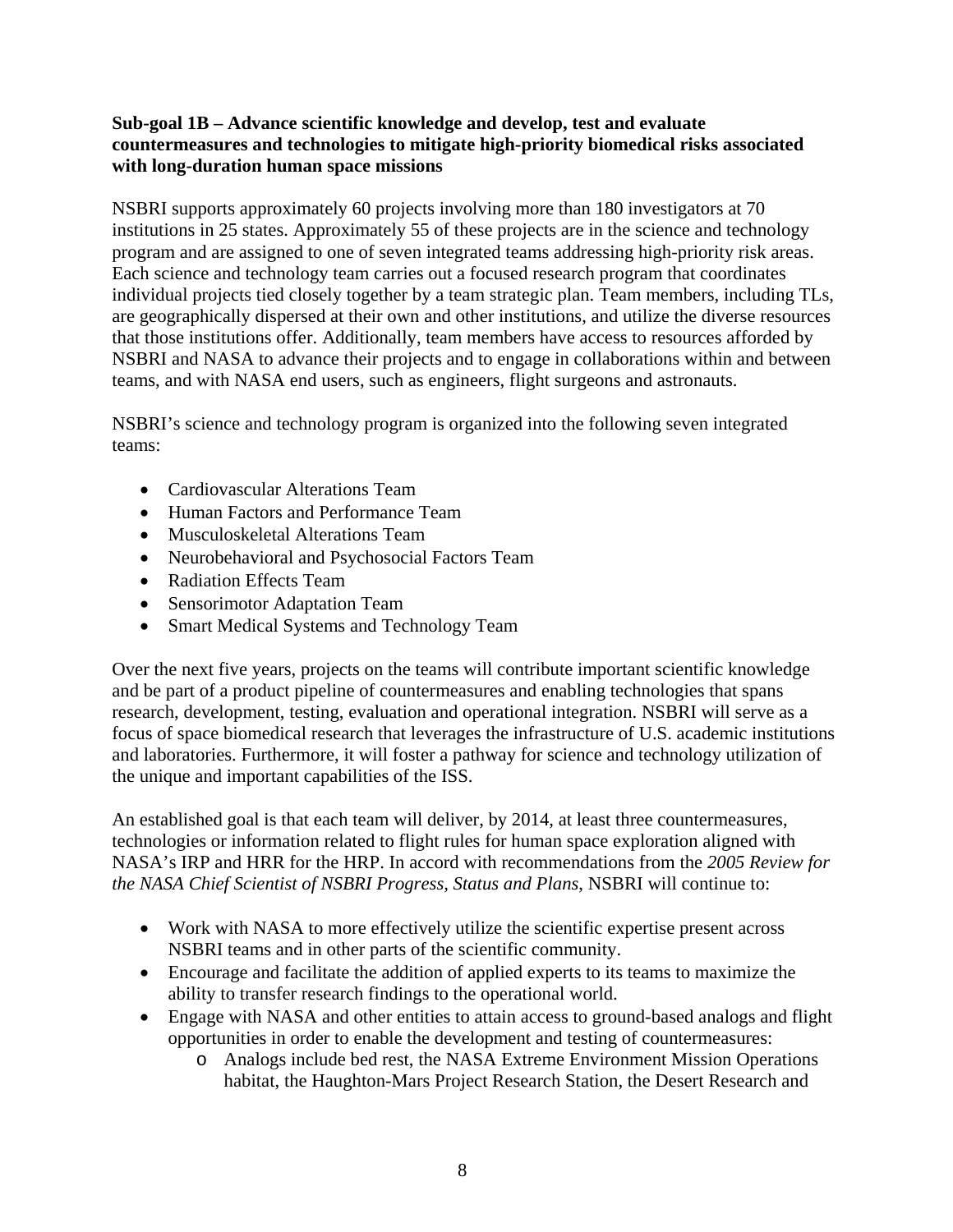Technology Studies environment, the isolation habitat at the Institute for Biomedical Problems, Antarctica and parabolic flights;

- o Flight opportunities include the shuttle, ISS, Department of Defense flights, free flyers and commercial flights.
- Work with NASA to support ground-based and flight opportunities for animal, cell and tissue models related to developing and testing new countermeasures.

Moreover, the Institute will add value to its science and technology program by integrating projects, working with TLs, the EAC, the User Panel, NASA, strategic partners and others to refine team efforts and enhance success toward deliverables. An important facet is to maintain a diversified portfolio of projects, with respect to the risk areas addressed, team composition and the laddering of projects at various levels of countermeasure and technology readiness. A summary of team strategic plans follows.

#### *Cardiovascular Alterations Team*

The Cardiovascular Alterations Team determines the effects of long-duration spaceflight on the heart and blood vessels and designs novel therapies to combat prolonged deconditioning. For 2010-2014, the team plans to:

- Determine whether long-duration spaceflight leads to clinically and physiologically significant changes in cardiac and vascular structure and function.
- Determine whether long-duration spaceflight causes a documented risk for developing cardiac arrhythmias.
- Establish effective countermeasures to cardiovascular deconditioning in order to maintain cardiac structure and function, and to allow preservation of thermoregulatory capacity sufficient to meet mission work demands.
- Determine, using animal models, whether the radiation exposure during long-duration spaceflight will injure coronary endothelium and accelerate atherosclerosis.
- Determine the optimal strategy of cardiovascular screening and training to reduce the risk of flying astronauts with pre-existing, but subclinical, cardiovascular diseases that could become manifest during a prolonged exploration-class mission.

#### *Human Factors and Performance Team*

The Human Factors and Performance Team improves daily living and keeps crew members healthy, nourished, productive and safe. This is achieved by supporting standards to prevent risks to performance and health, and by developing countermeasures to reduce performance errors and mitigate habitability, environmental and other behavioral factors that pose significant risks to mission success. Over the period 2010-2014, the team will:

- Reduce the risks associated with sub-optimal, human-centered design and integration, including issues of habitability, information presentation and task design.
- Reduce the risks associated with sleep loss, circadian desynchronization, fatigue and workload by characterizing, quantifying and modeling the effects of spaceflight and other mission schedules on sleep and circadian rhythms of both ground and space/lunar crews.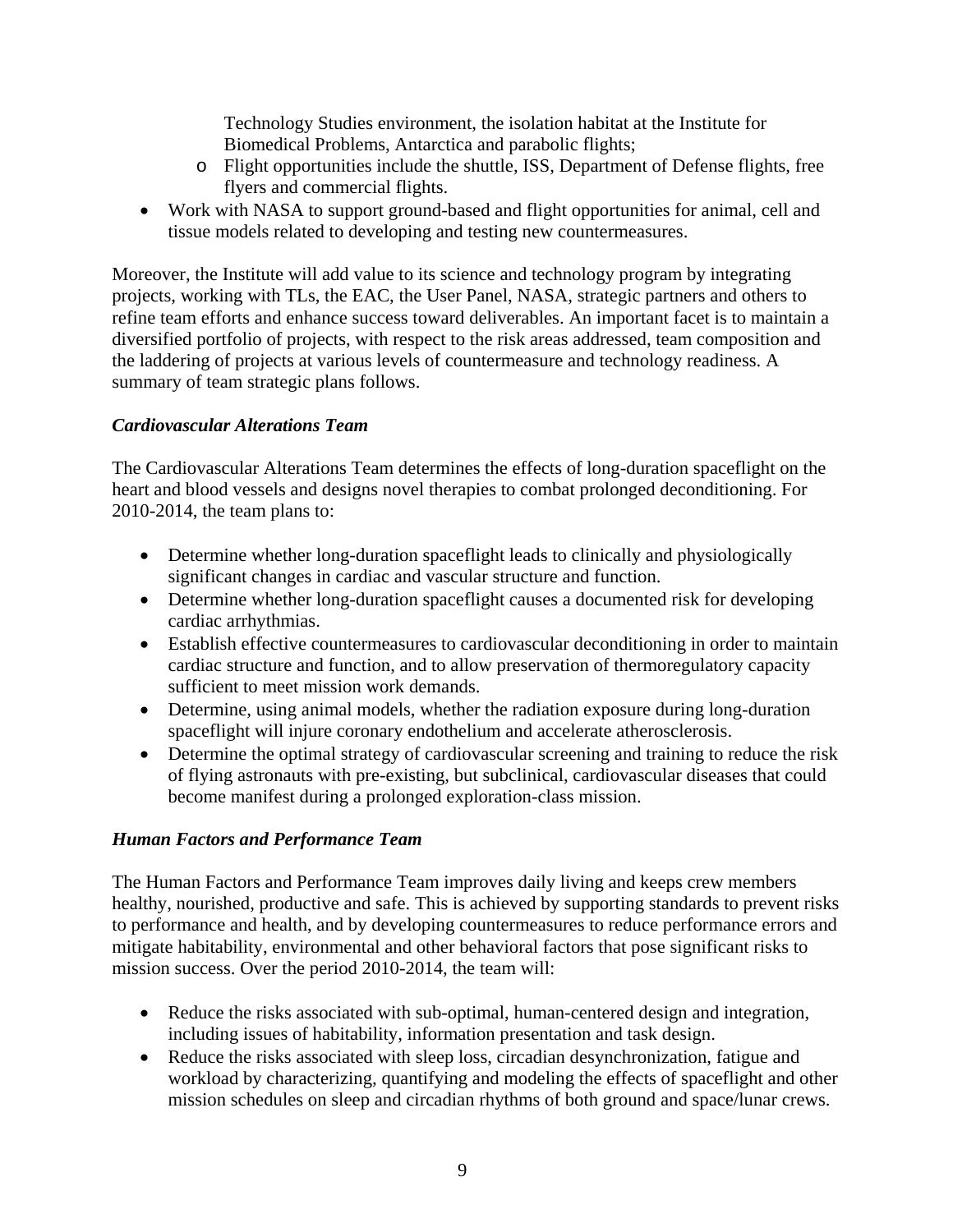- Reduce the risk of inadequate nutrition and inefficiencies in the food system.
- Measure, assess and monitor alterations in, and reduce the risks to, health and performance associated with behavioral and environmental factors.
- Support development of the NASA Space Flight Health Standards for Human Performance.
- Participate in isolation studies and other analog or operational environments to simulate long-duration space missions.

#### *Musculoskeletal Alterations Team*

The Musculoskeletal Alterations Team addresses bone loss and the inherent fracture risks, as well as loss of skeletal muscle mass, strength and endurance during spaceflight. The overarching team goals are to better understand the effects of microgravity and partial gravity on the physiology of musculoskeletal tissues and to develop exercise-based and pharmacologic countermeasures to reduce the risk of musculoskeletal injury through mitigating bone and muscle loss. Over the next five years, the team will:

- Perform mechanistic studies in animal models to determine the effect of simulated lunar gravity and microgravity on musculoskeletal tissue physiology, including the inter-related processes of bone loss, muscle atrophy, radiation effects, drug effects and healing of bone fractures.
- Perform integrated human studies addressing bone, muscle and associated system effects of prolonged exposure to reduced gravity, changes in gravity, and the requirements for countermeasures.
- Develop hardware to monitor the loads applied to bone during missions, and improve the efficiency and efficacy of exercise countermeasures by integrating multiple exercise modalities into a unified compact exercise machine or platform.
- Develop pharmaceutical countermeasures to mitigate the negative effects of microgravity and/or space radiation on the musculoskeletal system.

#### *Neurobehavioral and Psychosocial Factors Team*

The Neurobehavioral and Psychosocial Factors Team investigates methods and tools that can be used to enable crews to cope with stress, isolation and crew performance in space. During the period 2010-2014, the team will:

- Identify and mitigate risks of stress, anxiety and depression in spaceflight through new tools to monitor mood and predict the risk for, and management of, behavioral and psychiatric conditions prior, during and following spaceflight.
- Mitigate risks of interpersonal conflict, ineffective communication and poor group cohesion through the development of tools, training and methods to maintain performance and mission success.
- Mitigate risks of cognitive performance deficits in space by development of techniques to prevent, detect and counter deficits due to radiation and fatigue in space.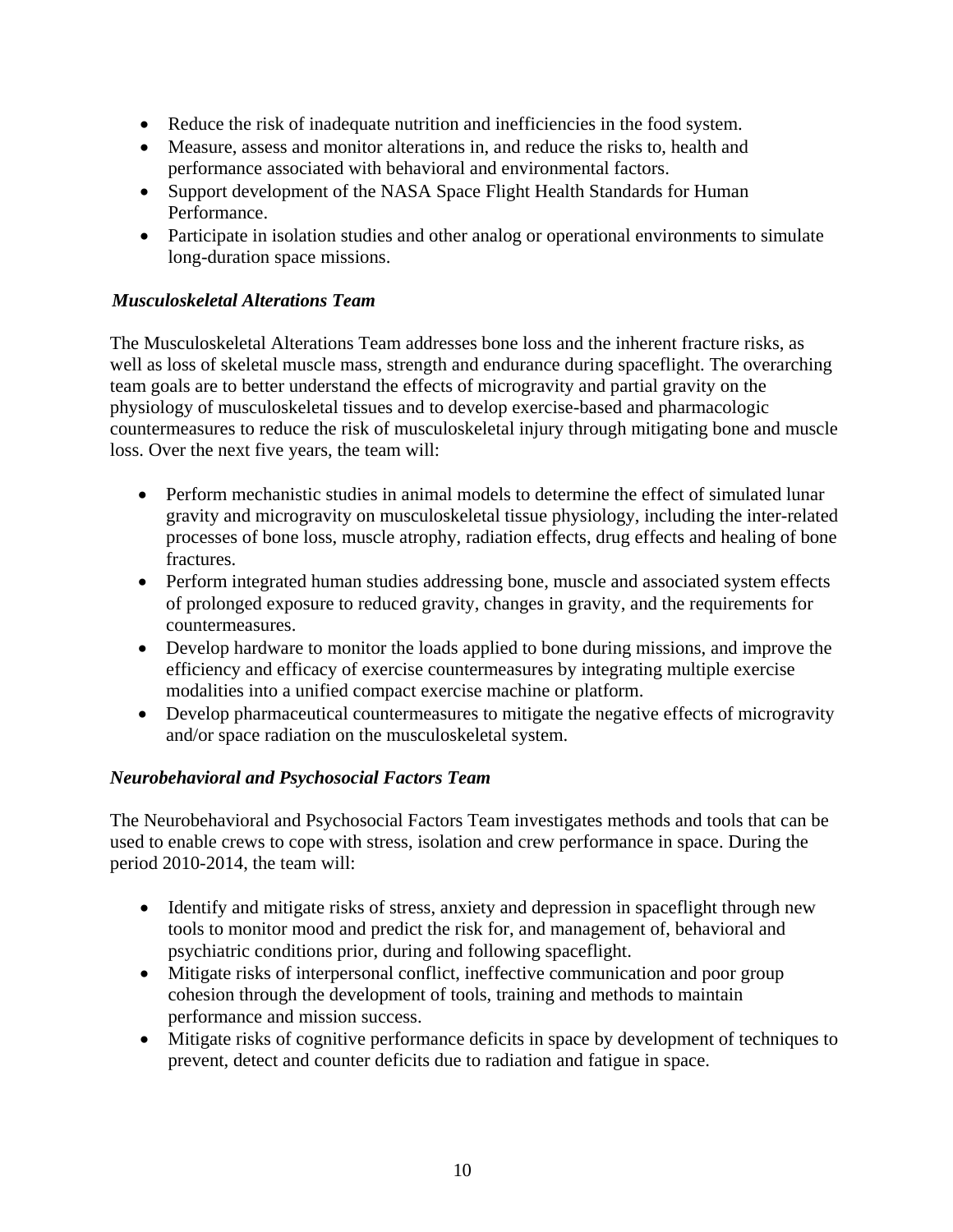- Perform research necessary to enable development and validation of Fitness for Duty Behavioral Health and Cognition standards.
- Participate in isolation analog studies that address crew, mission control and time delay factors associated with long-duration exploration missions.

#### *Radiation Effects Team*

The Radiation Effects Team determines the risks and deleterious effects of simulated space radiation on biological systems. The emphasis is on acute effects and mitigation strategies through countermeasure development. In 2008, NSBRI openly competed, awarded and established a Center of Acute Radiation Research (CARR) to address these priorities and provide a national center of excellence in space radiation research and countermeasures. The CARR complements other NASA and NSBRI scientific investigations in radiation, including the development of real-time, portable dosimetry for human space exploration. Over the next five years, the team will:

- Contribute to an understanding of the mechanisms and pathways of space radiation effects on cells, tissues and complex biological systems.
- Define health risks from acute radiation exposures such as solar particle events.
- Develop technologies for characterizing and monitoring the radiation environment and exposure.
- Develop, test and evaluate radiation dosimeters that provide real-time assessment of risk, and are small enough to fit in a spacesuit, toolbox or lunar extravehicular activity backpack.
- Investigate medical countermeasures, such as dietary supplements and drugs, to combat acute radiation syndromes that may be associated with space exploration beyond low-Earth orbit.

#### *Sensorimotor Adaptation Team*

The Sensorimotor Adaptation Team addresses the role of sensorimotor disturbances that occur during and after spaceflight on vehicle control and other operational task performance issues. The team also develops pre- and in-flight training countermeasures to help astronauts adjust more rapidly to microgravity and other gravitational environments, while motivating new technologies to improve display and control during vehicle and extravehicular activity operations. During 2010-2014, the team will:

- Assess how changes in manual and visual function impact the ability to control vehicles.
- Develop sensorimotor training programs to facilitate adaptation to changes in gravitational environments and examine retention properties of the training.
- Develop methods for simulating landing disorientation, and train crews to fly through them.
- Understand how sensorimotor alterations contribute to impaired crew exploration vehicle functional egress on land or water rafts after long-duration spaceflight.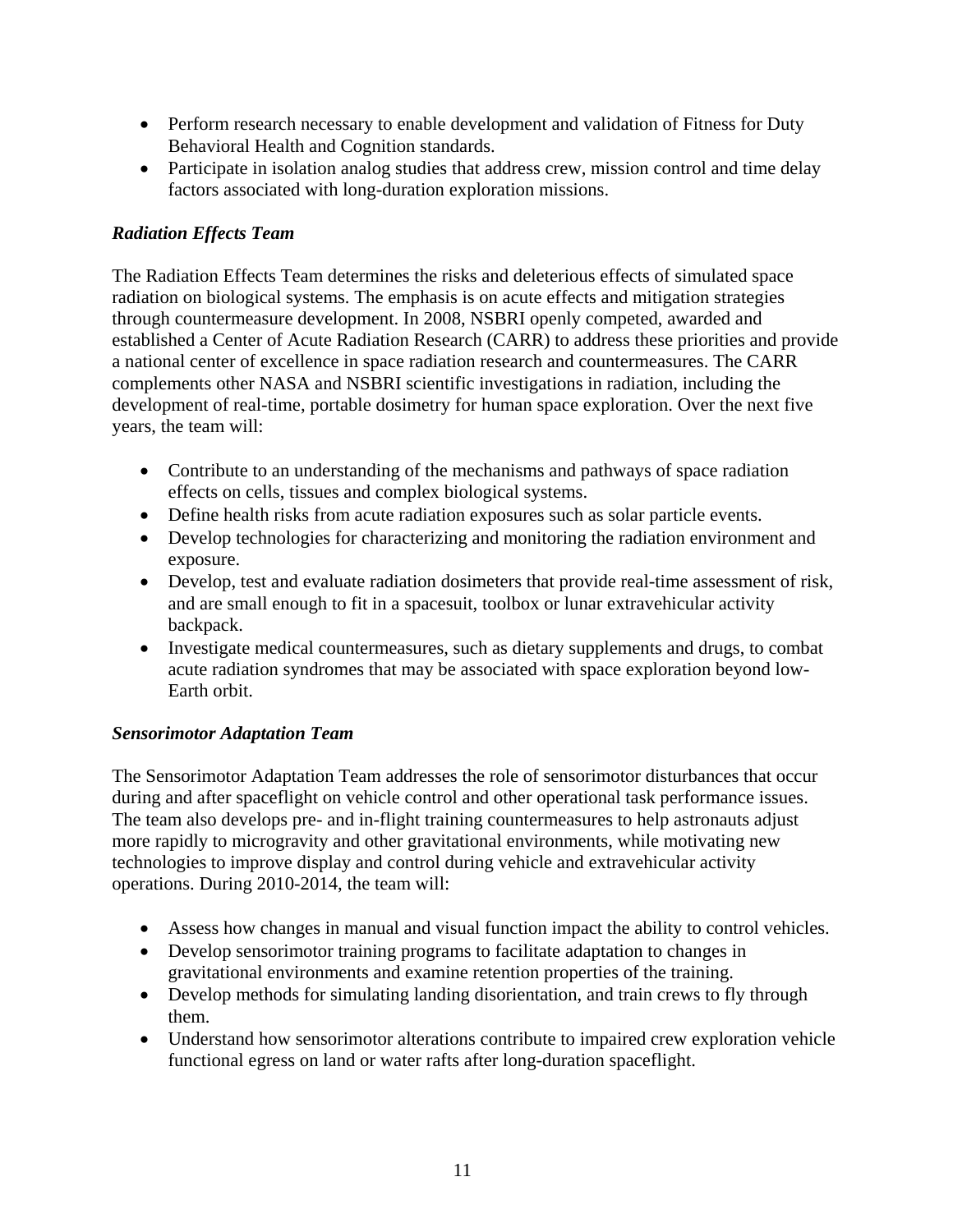• Develop improved field tests to assess early alterations in gaze, posture and locomotor performance that predict decrement in functional performance related to current and future operational activities and technologies.

#### *Smart Medical Systems and Technology Team*

The Smart Medical Systems and Technology Team designs new methods of remote medical monitoring, diagnosis and treatment. The team also develops small, low-power and noninvasive instrumentation for medical care during human space exploration. Throughout 2010-2014, the team will:

- Develop sensors and data systems for in-flight health monitoring and early detection of medical problems during space travel, extravehicular activities and planetary surface operations.
- Develop, test and evaluate integrated medical care systems for diagnosis and treatment of illness and trauma in the space environment.
- Provide novel training tools and onboard intelligence systems to help crews address medical issues when contact with the Earth is limited or delayed.
- Utilize analogs, ISS and other resources, to build upon and apply rapid advances in biomedical research on Earth, in order to advance medical capabilities for space exploration.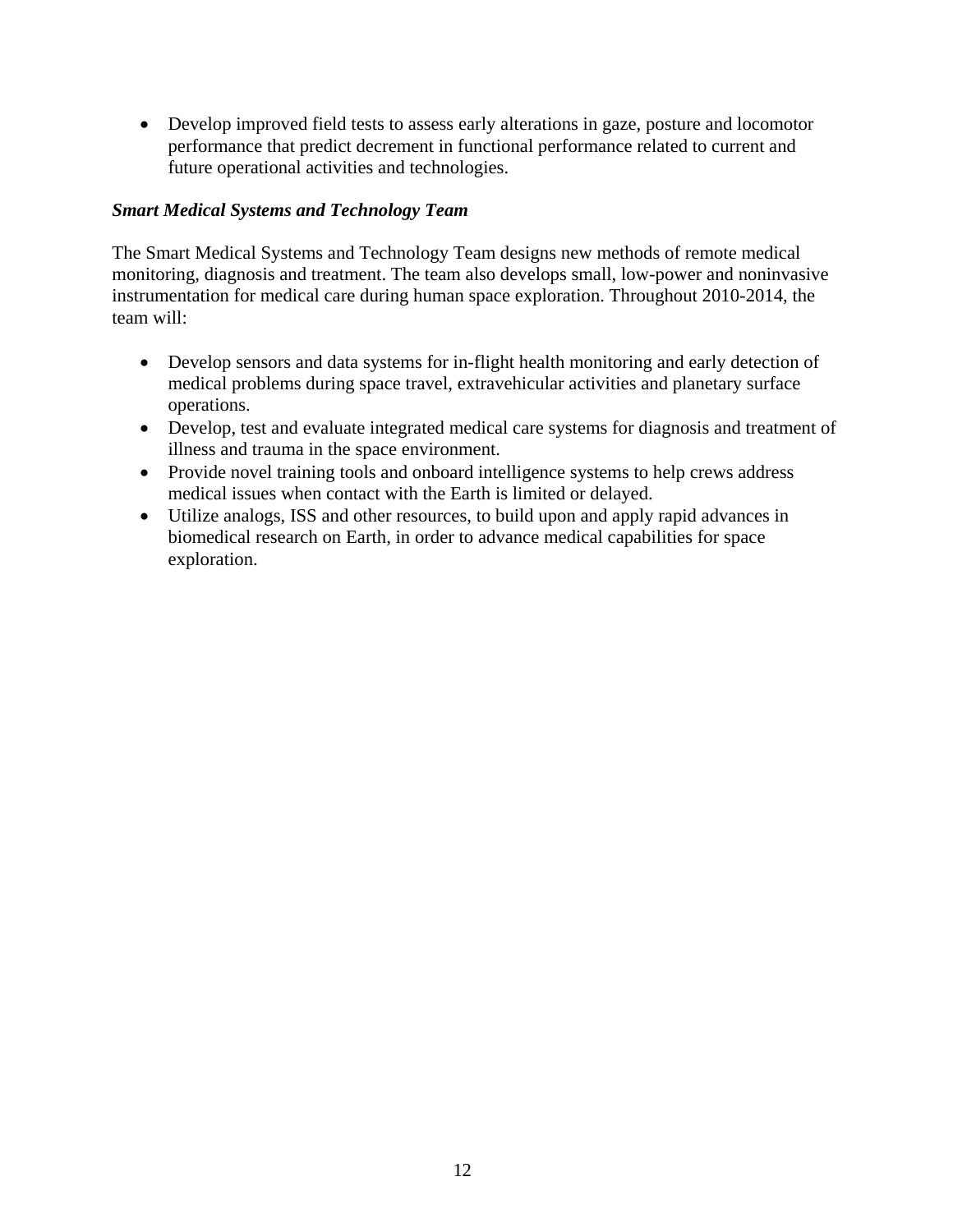#### **Sub-goal 1C – Enhance assessment of programmatic performance and foster successful outcomes**

The NSBRI Executive Science and Medicine Council (ESMC) oversees the Institute's science, technology and education portfolios. ESMC works with investigators, TLs and NASA to coordinate and integrate programs, increase efficiency and productivity, and add strength to the Institute's partnership and end-user relationship with NASA. The Council is primarily composed of personnel from the offices of the NSBRI Director and NSBRI Associate Director.

The Council maintains an up-to-date and integrated matrix of all NSBRI projects and programs. The matrix tracks standard information concerning cost, schedule and performance, as well as mappings for each project to NSBRI team(s), HRP element(s), risk area(s), deliverables, spinoffs and other pertinent data related to progress and integration with the IRP and HRR. Each project is assessed regarding its maturation using agreed upon NASA/NSBRI countermeasure and technology readiness metrics. Operational need and feasibility also are evaluated, along with scientific productivity (e.g., peer-reviewed publications in leading scholarly journals), advanced technology demonstrations, invention disclosures, patents, commercial partnering, leveraging and other measures.

Going forward, NSBRI will maintain and build upon its processes to review and provide formal feedback on project and team reports submitted by principal investigators and TLs, respectively. The reports, as well as critical assessments by NSBRI management and advisory groups, NASA and other entities will aim at fostering successful outcomes from the NSBRI portfolio of projects.

Throughout 2010-2014, NSBRI will:

- Work with NASA to better communicate progress and ensure delivery of high-quality products that meet NASA's needs and timeline.
- Collaborate with NASA HRP to:
	- o Update the knowledge base relevant to biomedical responses of humans in space;
	- o Understand and quantify risk levels associated with this knowledge base;
	- o Recommend acceptable risk levels for long-duration missions;
	- o Increase data sharing; and,
	- o Transition promising countermeasures and technologies from bench to analog to flight.
- Support NASA HRP in keeping the IRP and HRR current, given that the IRP and HRR adjust in response to progress made in reducing biomedical risks.
- Promote data sharing of evidence-based space medicine, the operations environment, engineering and human factors requirements, training, clinical care and the effectiveness of countermeasures.

In early fiscal year 2011, an external comprehensive review of NSBRI progress, status and plans will be conducted for the NASA Chief Scientist (or other authority). This review is a requirement of NCC 9-58 and will assist NASA in determining whether or not NSBRI will receive a fourth five-year increment of support under its Cooperative Agreement for the period 2013-2017.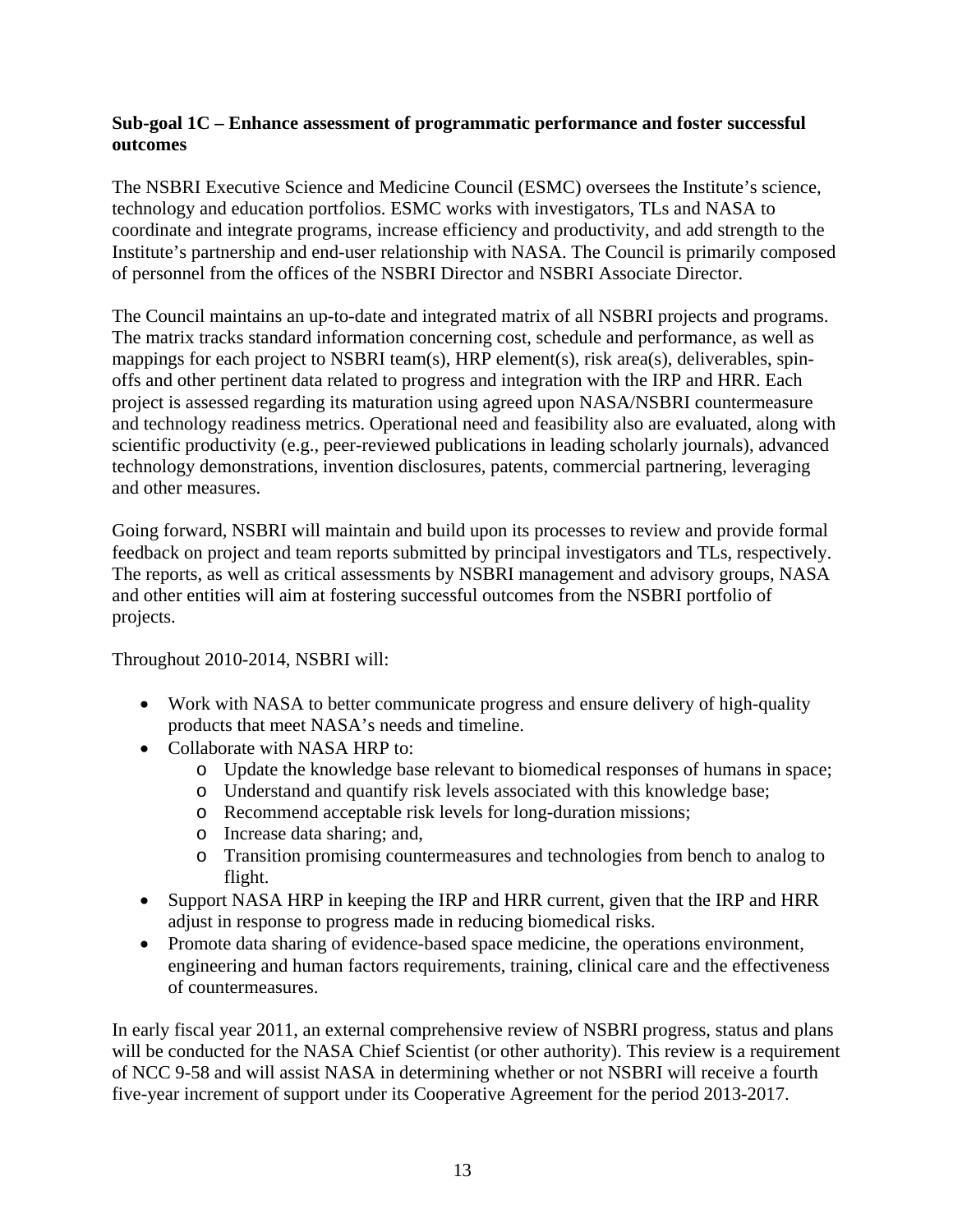#### **Sub-goal 1D – Promote excellence in leadership across the Institute**

NSBRI recognizes and values the importance of leadership, diversity and integrity at all levels of the Institute. Over the next five years, NSBRI will maintain its emphasis on strong, visionary and diverse leadership. NSBRI will manage the Institute using a corporate model with strong scientific and medical representation in key leadership positions. It will balance continuity of membership, and the need to rotate individuals to gain new perspectives, on its distinguished Board of Directors, BSC, EAC, User Panel and other groups and committees.

The Institute will also maintain efforts and resources to support strong leadership of its teams. In 2011-2012, all team leadership positions will be re-competed through an open solicitation. This process occurs every four years, with the last team leadership re-competition occurring in 2007- 2008.

Within its management and staff, NSBRI will build upon currently supported opportunities for professional development to ensure that employees stay at the forefront of their fields of expertise.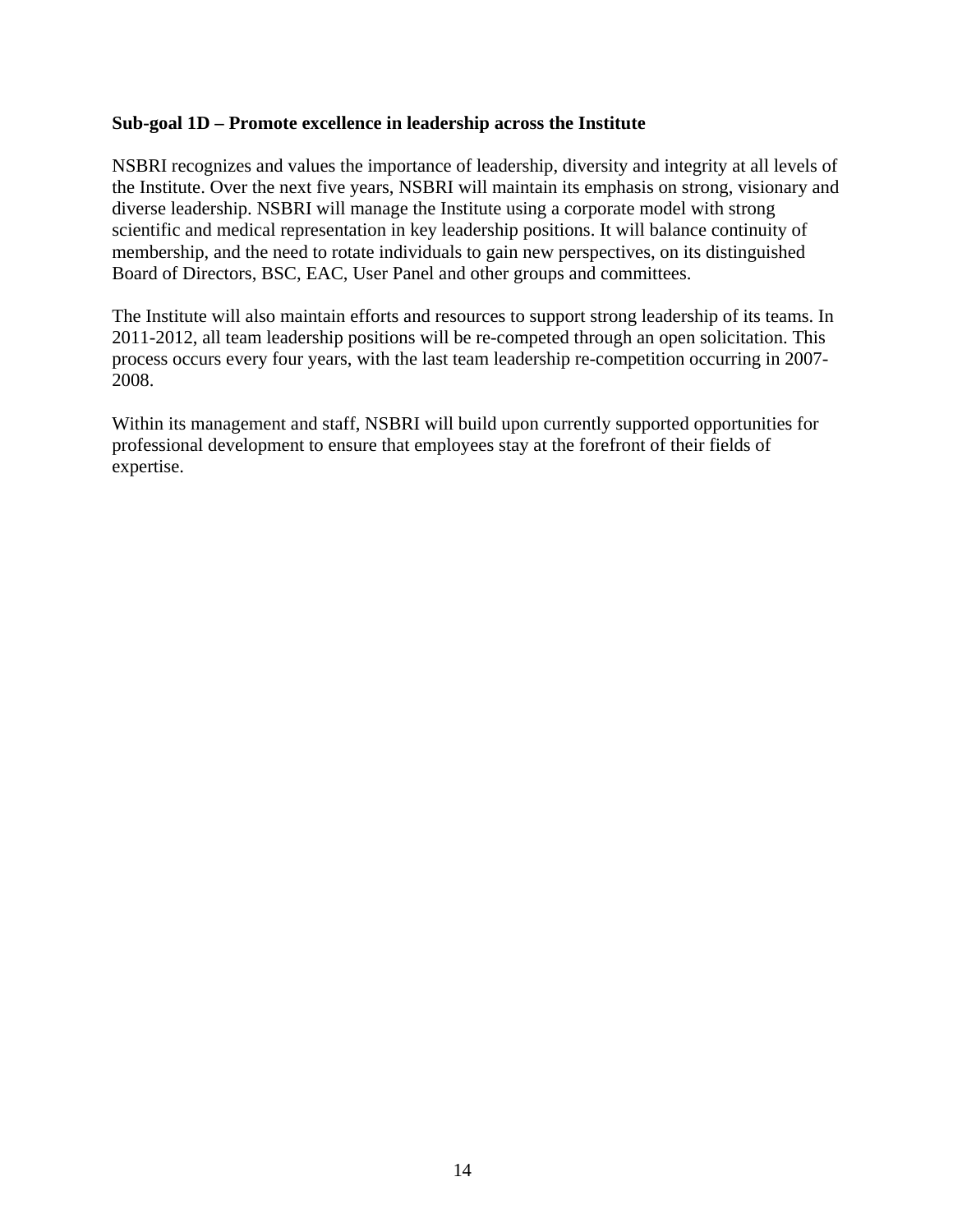## **Strategic Goal 2**

## **Enhance life on Earth through advances made in space biomedical science and technology**

An important component of NSBRI's mission is to improve life on Earth by transferring the knowledge gained, and the discoveries and technologies developed, to reduce risks inherent in human space exploration. As a translational research institute, NSBRI projects focus on deliverables for the space program that may also have commercial, military, medical or homeland security use. The NSBRI investigator cohort includes leading scientists, physicians and engineers whose research extends beyond spaceflight into many areas of medicine and biomedical science. The Institute is therefore well positioned to foster applications to improve health on Earth, through advances made by its science and technology teams, as well as translate discoveries for commercialization.

The sub-goals are:

**Sub-goal 2A - Improve health on Earth.** 

**Sub-goal 2B - Translate discoveries for commercialization.**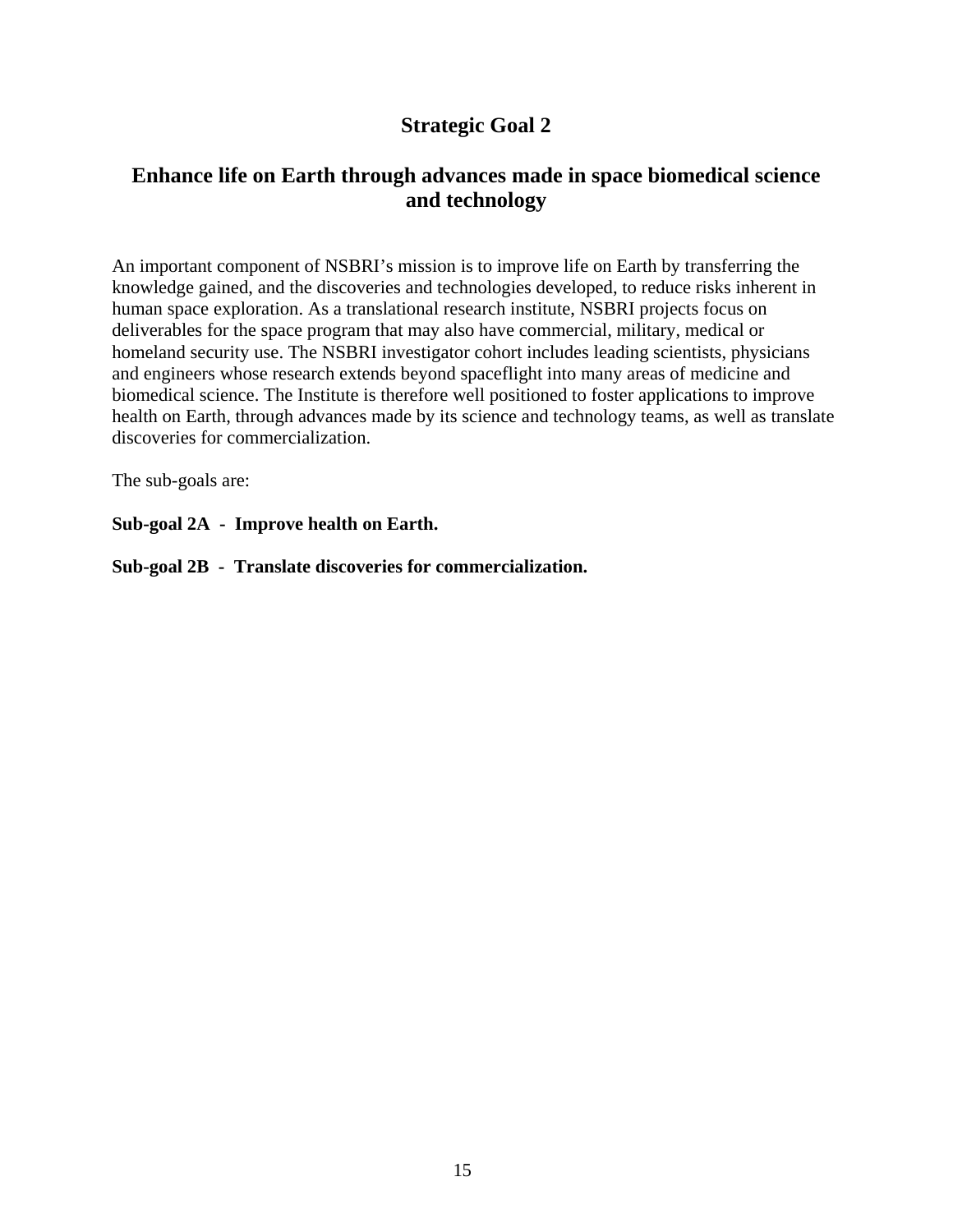#### **Sub-goal 2A - Improve health on Earth**

Over the next five years, each of the science and technology teams will perform research, development, testing and evaluation of countermeasures and technologies for human space exploration. Advances will be made that also have applications to address or solve problems on Earth. A goal is to deliver, by 2014, at least two significant new applications to improve health on Earth on each of the seven NSBRI science and technology teams.

#### *Cardiovascular Alterations Team*

Terrestrial applications will include enhanced understanding of cardiac risks, development of new tests for heart-rhythm disturbances, cardiac conditioning programs for patients affected by long periods of bed rest or physical inactivity, and measures to prevent or reduce cardiovascular damage from terrestrial radiation sources.

#### *Human Factors and Performance Team*

Earth-based benefits will consist of new monitoring, testing and treatment methods for people affected by sleep disorders and circadian rhythm disruptions. Studies of lighting for the next generation of space vehicles and habitats will translate into better options for people who are chronically exposed to poor artificial lighting. Nutrition and physical fitness countermeasures will potentially benefit burn victims, elderly and bedridden individuals, and cancer patients. Research on environmental exposure to particulate matter in space environments will have relevance to those exposed to terrestrial contaminants. Mathematical modeling of circadian rhythms, sleep, performance and alertness will allow the design of work schedules and countermeasures for times when work must occur despite adverse circadian phase and extended work durations. This research is relevant for individuals who work rotating, shift or extended schedules, such as those in security, transportation, military, industrial and healthcare occupations.

#### *Musculoskeletal Alterations Team*

Benefits to life on Earth will include the development of exercise equipment and other approaches that reduce the risk of bone fractures in the elderly and other individuals. This will be achieved by reducing bone loss, improving bone strength, reducing fall risk, preserving mobility and improving muscle strength and neuromuscular performance. Other investigations will include characterization of novel pharmacologic treatments that could potentially combat bone atrophy and muscle wasting associated with aging, cancer, HIV and other debilitative and chronic illnesses.

#### *Neurobehavioral and Psychosocial Factors Team*

Applications on Earth will include development of technologies that can unobtrusively detect cognitive performance deficits, stress, fatigue and mood shifts, and can be deployed in adverse conditions and high-risk situations. Individualized, computer-based detection and treatments for stress, anxiety, depression and conflict resolution will also have potential for use in remote or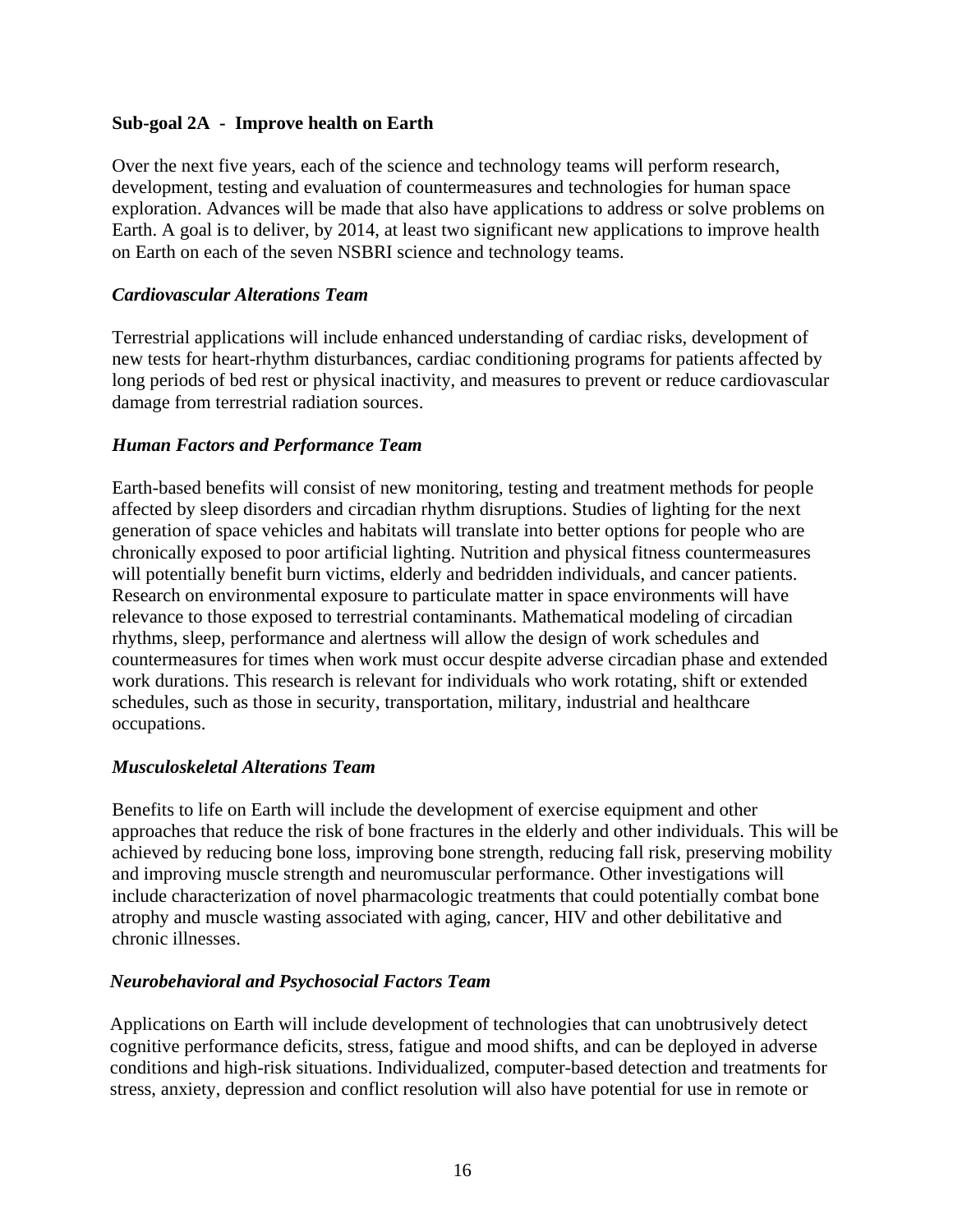isolated environments. The advances will provide cost-effective access to behavioral management to millions of people who cannot otherwise afford treatment.

#### *Radiation Effects Team*

By improving scientific understanding of the mechanisms involved in the acute effects of radiation exposure, and by investigating pharmacological and other countermeasures to mitigate risks, NSBRI studies will potentially benefit cancer patients subjected to radiation therapy and persons exposed to occupational hazards. Other relevant groups will include those exposed to higher-than-normal radiation levels. Advances in radiation dosimetry for space will have applications for medicine, environmental monitoring, the military and homeland security.

#### *Sensorimotor Adaptation Team*

Dizziness and balance problems affect 90 million Americans, particularly the elderly. Training and sensory-feedback systems developed by NSBRI will have potential benefits to this population and to rehabilitation regimens.

#### *Smart Medical Systems and Technology Team*

Benefits in medical care on Earth will include enhanced technologies for noninvasive, portable monitoring of blood and tissue chemistry, metabolic assessment and integrated sensor-effector devices using ultrasound. These applications will have relevance to trauma management and disorders affecting the cardiovascular, bone, renal and other systems. Medical devices, therapies and training techniques for telemedicine in space will be relevant to trauma in the field, emergency care in major centers, remote populations and the battlefield.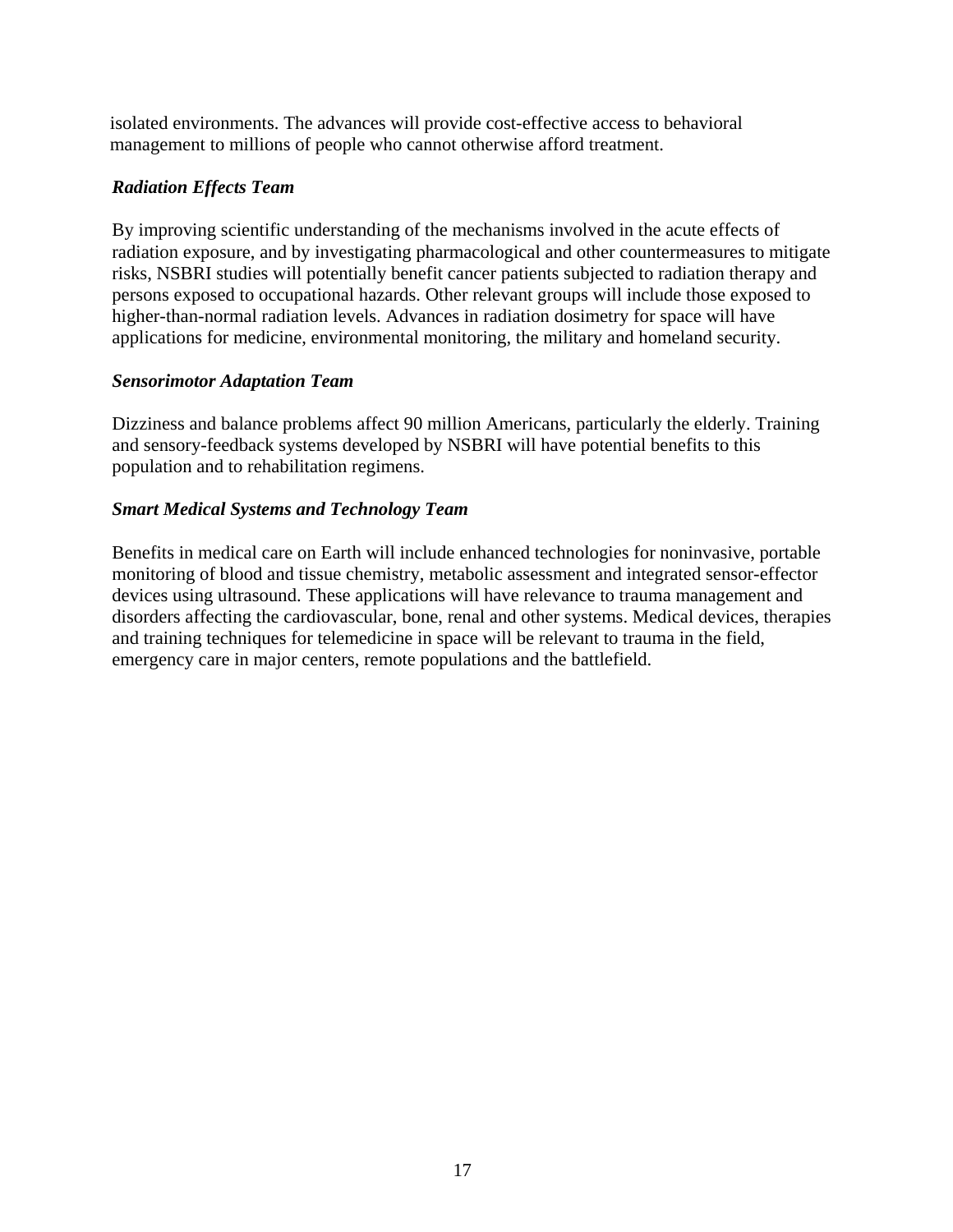#### **Sub-goal 2B - Translate discoveries for commercialization**

NSBRI recognizes the importance of working with NASA and other federal entities, academic institutions and industry to advance NSBRI-sponsored research and development products toward commercialization and public use. The Institute encourages investigators and TLs to apply discoveries and enhance life on Earth. NSBRI has an Industry Forum (IF; see Sub-goal 4B) as a resource to support the translation of scientific and technological advances.

When a company is the sole recipient of an NSBRI award, the associated intellectual property resides within the commercial sector from the start. More frequently, awards are made to academic institutions, which license the intellectual property, arising from university-based NSBRI research, to industry. In some instances, complex arrangements exist when awards are made to recipients with more than one academic, commercial or government component.

Over the next five years, NSBRI will:

- Increase efforts to address opportunities and challenges in commercializing NSBRIsponsored discoveries through workshops and a Small Business Development Program.
- Expand the NSBRI IF as a resource to the NSBRI community.
- Seek matching funds from industry to accelerate promising discoveries toward maturation and commercialization.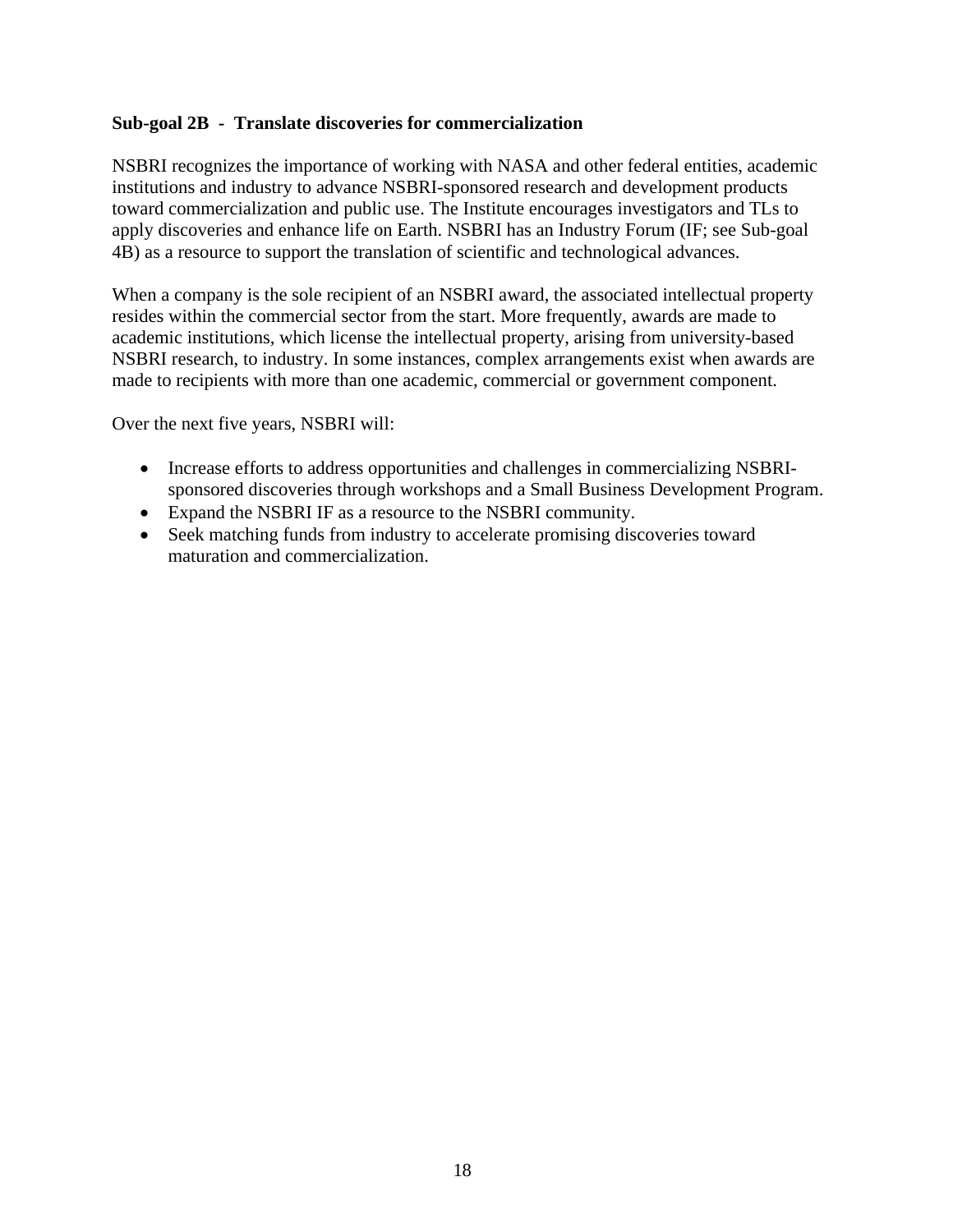## **Strategic Goal 3**

## **Provide a comprehensive education program in space biomedical science and technology**

Training students and teachers in space biomedical science and technology supports the nation's education efforts and legislation aimed at ensuring America's competitiveness in science, technology, engineering and mathematics (STEM). NSBRI develops and implements successful programs that meet national standards, attract and retain students in STEM disciplines, and contribute to the STEM workforce. The Institute also enhances its public outreach activities to educate and engage the community in NSBRI's mission.

Over the next five years, NSBRI will expand the breadth of its programs to provide a continuum of educational opportunities spanning elementary, middle and high school, undergraduate and graduate education, summer internships, postdoctoral fellowships, career development awards, continuing medical education, and other activities, such as conferences and workshops. The Institute will also offer multiple pathways for training. For instance, a postdoctoral fellow in a STEM discipline may be supported as part of an NSBRI science and technology project, or may receive a separate NSBRI postdoctoral fellowship.

NSBRI's strong and diverse academic constituency functions as the cornerstone of its unparalleled education and outreach programs in space biomedical science and technology. NSBRI will continue to assist NASA in its educational objectives and maintain its emphasis on metrics and outcomes to assess the impact of its programs. Programmatic excellence, innovation and seamless coordination among all education and outreach components remain key principles, as NSBRI builds on its education and outreach efforts, which were recognized by a 2007 Stellar Award from the Rotary National Award for Space Achievement Foundation. The citation acknowledged NSBRI's "performance as a nationally recognized, top-tier program that is pioneering new models for exemplary teaching, training and public outreach in support of the Vision for Space Exploration."

The sub-goals are:

**Sub-goal 3A – Educate the next generation of space biomedical scientists, engineers and physicians.**

**Sub-goal 3B – Translate and transfer knowledge about space biomedical research to the scientific community, general public and other stakeholders.**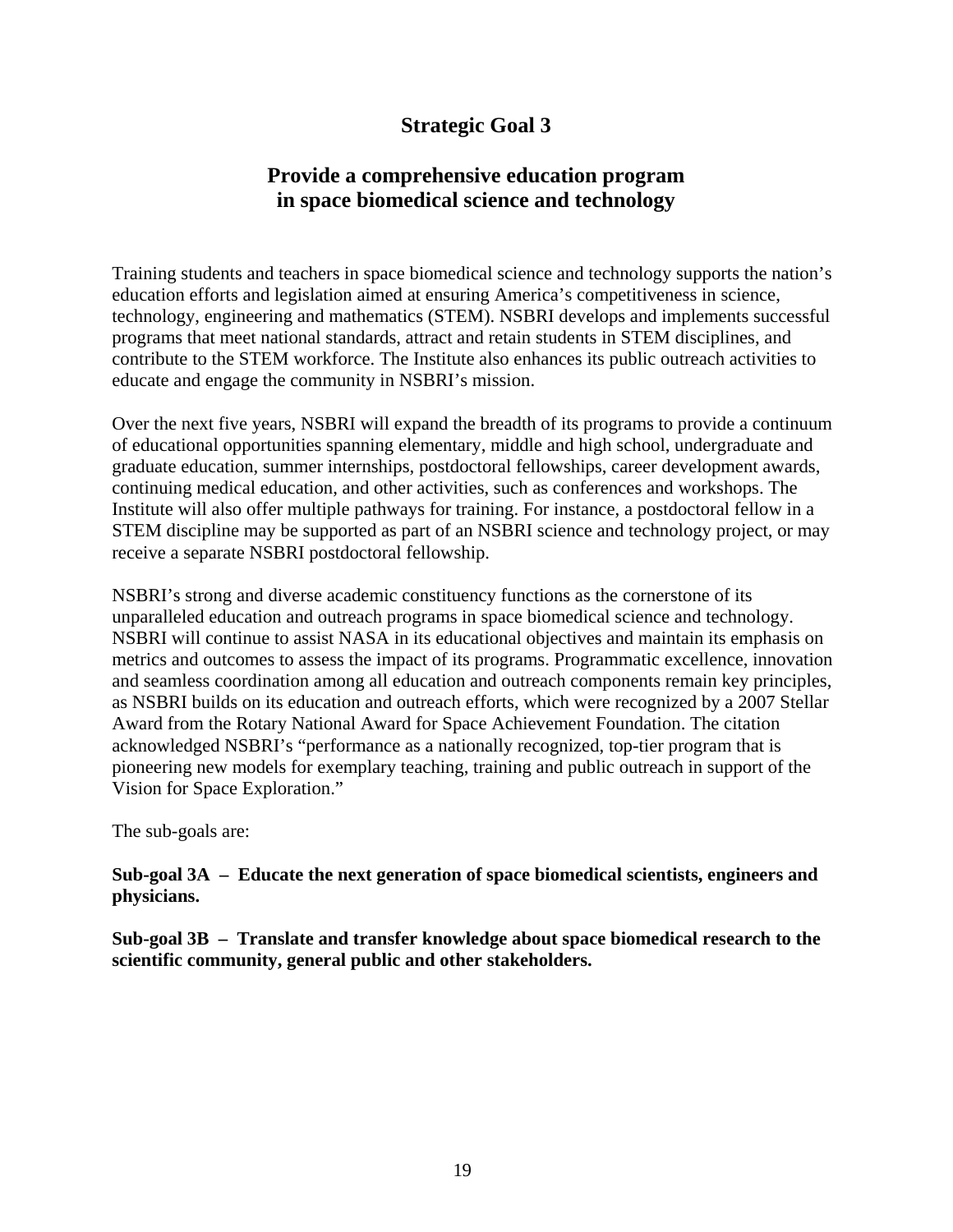#### **Sub-goal 3A – Educate the next generation of space biomedical scientists, engineers and physicians**

#### *Elementary and Secondary School (K-12) Education*

In accord with the U.S. Department of Education, NASA, the National Science Foundation and other agencies that offer STEM-related programs, NSBRI recognizes the importance of addressing the needs of K-12 students and teachers. NSBRI promotes educational access, curricula and career awareness in space life sciences among the K-12 population. There is a commitment to ensure access across varied communities, so that all children can be inspired by journeys into space and learn about human space exploration.

The Institute will further its work to strengthen middle and high school teachers' knowledge base and skills to incorporate space life sciences content into their classroom instruction. Resources will include hardcopy and Web-based curricular materials developed and disseminated by the Institute. Hundreds of teachers each year will participate in focused professional development experiences delivered by NSBRI. These workshops will reach diverse participants across educational levels and provide opportunities for interactions with professionals in various fields.

Within the next two years, NSBRI plans the following initiatives for its K-12 Program:

- Generate and disseminate new classroom materials and resources.
- Produce and deploy Internet presentations through the BioEd Online website.
- Establish collaborative activities with Challenger Learning Centers and other national programs.
- Advance NSBRI's mission at national and international meetings.

Over the next five years, NSBRI will expand its K-12 efforts, including its partnerships with leading scientific and educational organizations, with the goal of coordinating national and international efforts and increasing the impact of space life sciences education. By 2014, NSBRI will achieve the following objectives:

- Develop and implement collaborative activities for students to participate in biomedical science experiments performed in space.
- Offer research experiences for teachers to translate in-depth science knowledge and transfer it to their classrooms.
- Enrich partnerships and solidify NSBRI's unique role in supporting STEM education nationally.

#### *Undergraduate and Graduate Education*

To spark student interest in STEM disciplines related to space biomedical science and engineering, and to provide educational opportunities and enhance university curricula, NSBRI coordinates a number of undergraduate and graduate programs. These include a Summer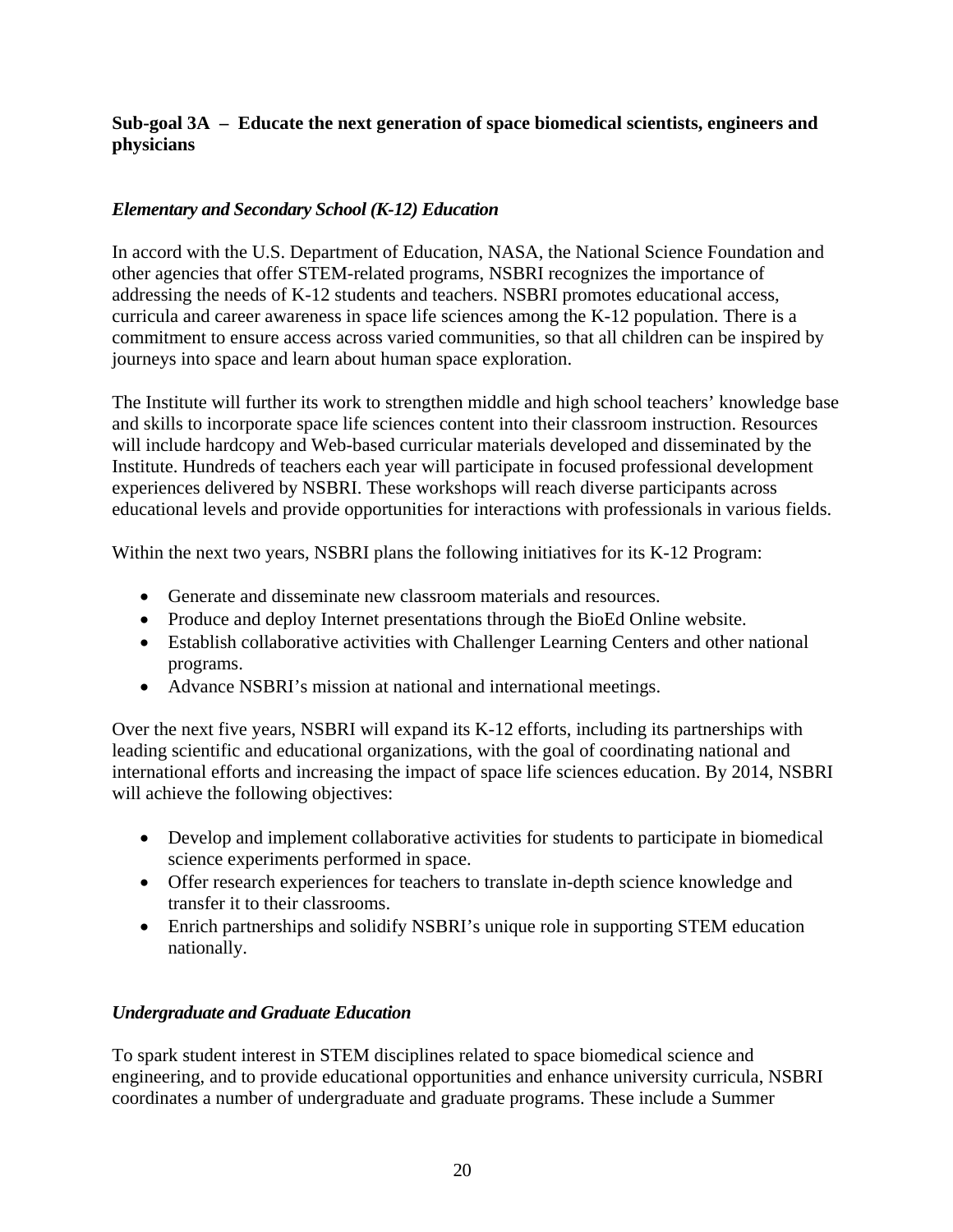Internship Program conducted annually in collaboration with NASA. Undergraduate and graduate students, as well as engineering and health professions students, compete for threemonth placements at JSC. In 2009, NSBRI and NASA expanded this highly competitive program to include placements at multiple NASA Centers, thereby reflecting the true national scope of the program. The Institute will continue to support this popular program going forward.

NSBRI remains strongly committed to strengthening the pipeline for women and minority group students entering medicine and biomedical research careers. For the past decade, NSBRI has partnered with Morehouse School of Medicine to offer summer internships that further the interest among and preparation of science and medical students from underserved communities to pursue careers in space life sciences, and to deepen these students' research skills. This important summer research program for minority students will also continue.

In 2010, NSBRI will introduce a Space Biomedical Engineering Apprenticeship Program for promising engineering undergraduates. This program will place students in NSBRI IF companies for hands-on experiences in STEM disciplines. The program will have didactic and practical components and be supported by the IF.

NSBRI openly solicited a Graduate Education Program in Space Life Sciences and made a joint award in 2006 to Texas A&M University and the Harvard/MIT Division of Health Sciences and Technology at the Massachusetts Institute of Technology (MIT). This multi-faceted program includes the design and implementation of modules that expand graduate curricula at these two institutions. Students take advanced courses in biomedical science and engineering, specifically as these fields relate to human space exploration. Training also includes a summer enrichment program at BCM and JSC.

Within five years, the Graduate Education Program in Space Life Sciences will achieve the following milestones:

- Complete and integrate modules within existing accredited programs at Texas A&M University and MIT, leading to a doctorate degree in an established discipline, with approved sub-specialization in Space Life Sciences or equivalent designation.
- Make completed course modules and other resources readily adaptable to other institutions and available for wide dissemination.
- Encourage students from Texas A&M, MIT and other institutions to participate in the program.
- Support and foster appropriate faculty supervision to ensure program success, including student and faculty exchanges, student retention and completion of graduate education.

#### *Postdoctoral Fellowship Program*

Recognizing the importance of postdoctoral fellows in ensuring America's academic prominence, NSBRI supports an innovative and highly competitive Postdoctoral Fellowship Program. The two-year fellowships allow young scientists from across the nation to conduct mentored, peer-reviewed research projects related to space. Fellows become part of at least one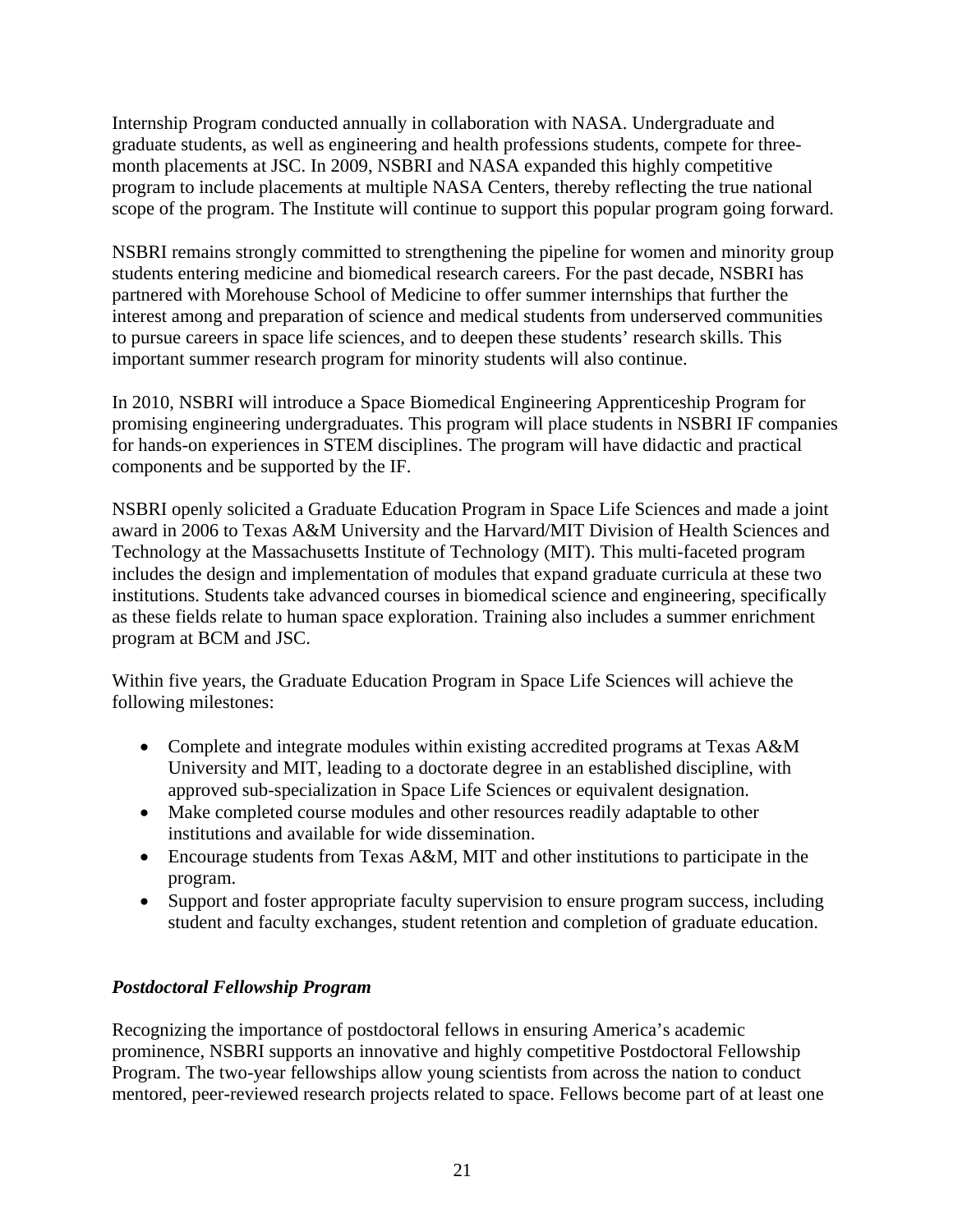NSBRI science and technology team, participate in NSBRI meetings, and attend a special Summer Institute at NSBRI and JSC. Fellows who complete the program garner significant recognition and typically accept positions at prestigious universities or research institutes.

Commencing in 2010, the Postdoctoral Fellowship Program will:

- Provide an optional third year of support, based on performance and need.
- Create more opportunities for program graduates to maintain active involvement with NSBRI.

NSBRI will also leverage and pursue appropriate collaborations to expand the program with matching funds and new training experiences. A goal is to increase the number of fellowships by 50% by 2012.

#### *Career Development Program*

In 2008, NSBRI established a Career Development Program to foster the professional training of exceptional young scientists, engineers and physicians who have an advanced degree and are pursuing careers in space life sciences research or space medicine. The program provides research opportunities and seed funding at a critical stage of career development, typically following a postdoctoral fellowship and prior to receipt of a first major grant as an independent investigator. This program fills a strategic gap in NSBRI's comprehensive education portfolio.

From 2010 to 2014, NSBRI will:

- Continue to provide career development opportunities for promising young scientists, engineers and physicians who have completed their advanced degree(s) and are establishing themselves as young investigators.
- Support a Space Medicine Clinical Research Training Program, providing research training opportunities for aerospace medicine residents early in their careers. This will be done cooperatively with NASA and will augment current training of the next generation of flight surgeons, with the aim of maintaining U.S. prominence in clinical space medicine.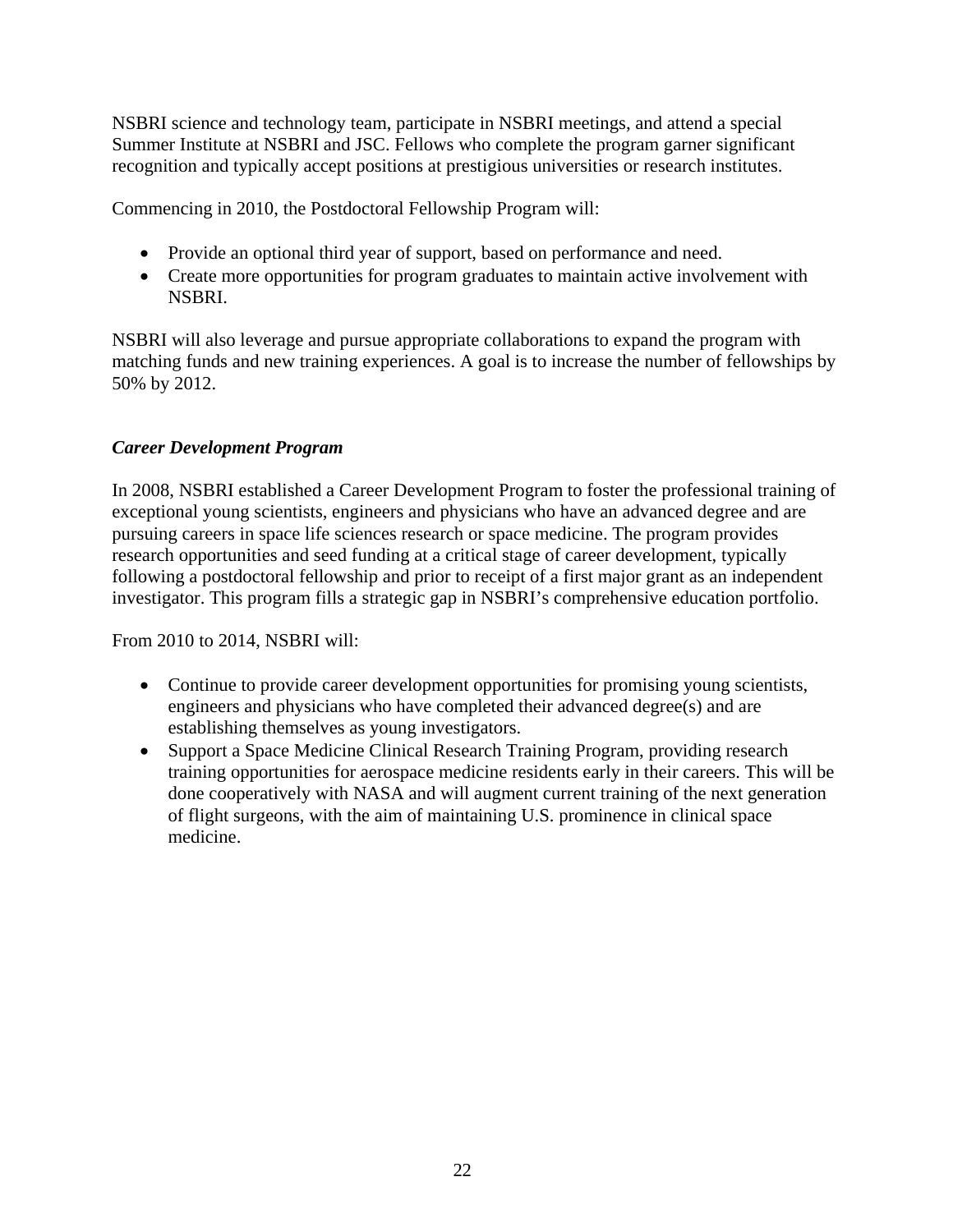#### **Sub-goal 3B – Translate and transfer knowledge about space biomedical research to the scientific community, general public and other stakeholders**

NSBRI is committed to communicating information to further an understanding of NSBRI's programs, activities and plans to advance its mission. The Institute's Communication and Outreach group, and others throughout the Institute, inform key constituents, partners, stakeholders, the research community at large and the public about NSBRI progress, achievements, initiatives, programmatic changes and opportunities for funding. NSBRI also provides lectures on a broad range of scientific and technical topics related to human spaceflight. Furthermore, senior leadership gives testimony before Congress, as requested.

Going forward, increased use of targeted news distribution lists will allow NSBRI to tailor the recipients reached for each news release based on the release topic. The adoption of social media tools, such as Facebook, social bookmarking and podcasts, will allow NSBRI to reach a growing audience that is using these Internet and mobile-based tools for sharing and discussing information.

Commencing in 2010, NSBRI will expand its communication efforts through a revised website ([www.nsbri.org](http://www.nsbri.org/)). There will be references to publications and evidence-based information in space biomedical science and technology, as well as a portal to enhanced educational materials. Distinguished members of the NSBRI community will continue to deliver prominent academic lectures, which will be readily available by podcast and other means. NSBRI will enhance its presence on expert science, medical and education panels, and will increase its participation in scholarly activities that convey new knowledge about biomedical research and human exploration of space.

Through community and public outreach, the Institute will maintain, and strive to enhance, its strong position in advancing scientific literacy. NSBRI will seek to instill, within a broad audience, an appreciation for its science, technology and education programs, and the ways research conducted for human space exploration can help improve life on Earth. This will be accomplished through formal presentations, media relations, exhibits, direct mailings, the Internet, informal science activities and other information venues.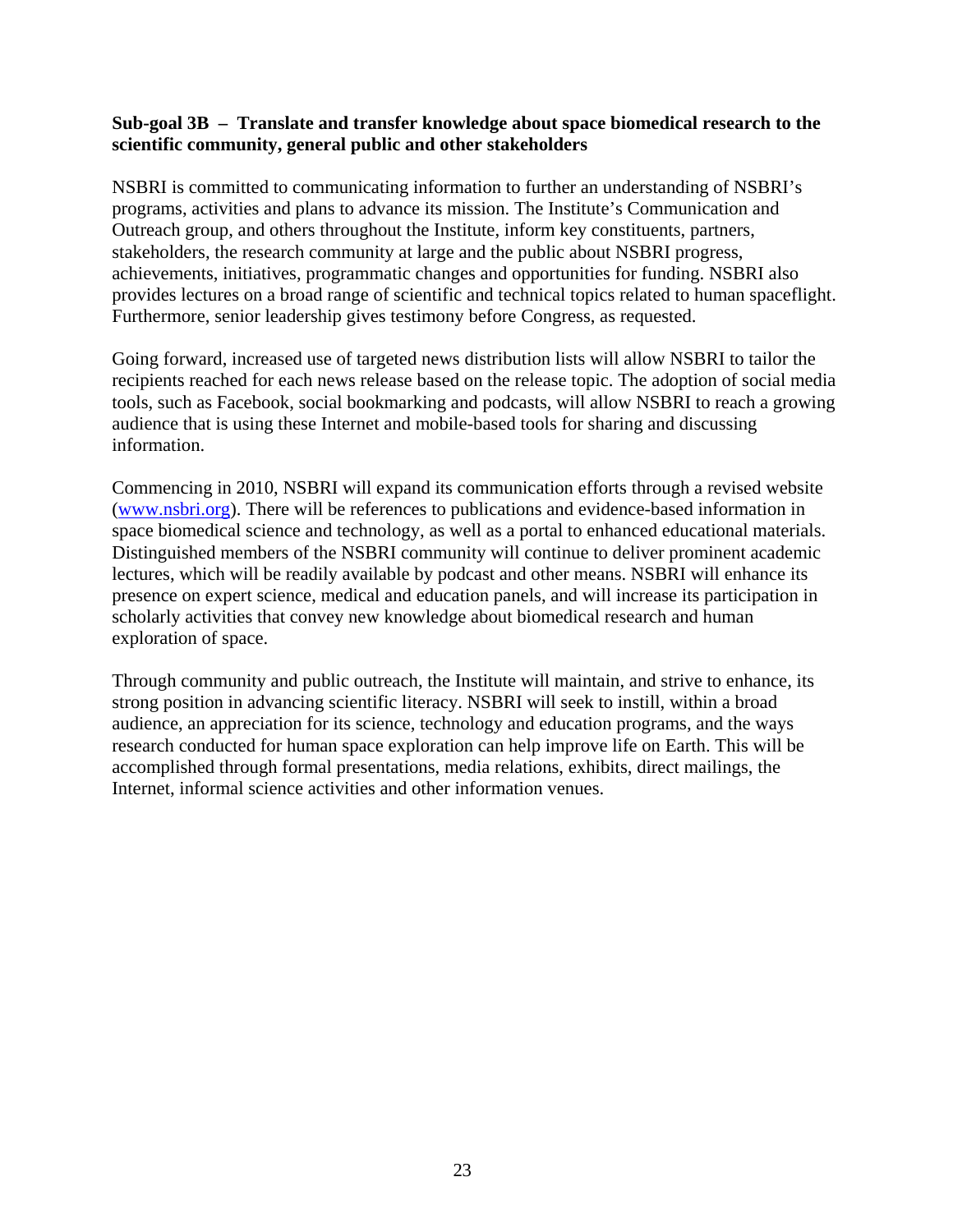## **Strategic Goal 4**

## **Expand partnerships in space biomedical science, technology and education**

NSBRI maintains strategic relationships with a wide variety of academic, government, corporate and international organizations to add value and to magnify the scope and effectiveness of its contributions for NASA and other stakeholders. Over the next five years, the Institute will expand its network of strategic partners, increase utilization of its IF and create an NSBRI Consolidated Research Facility (CRF) with reconfigurable laboratories as a resource for the NSBRI community.

The sub-goals are:

**Sub-goal 4A – Broaden the network of strategic relationships in space biomedicine within the U.S. and abroad.**

**Sub-goal 4B - Increase the scope and utilization of the Industry Forum.**

**Sub-goal 4C - Create a Consolidated Research Facility in partnership with BCM and other consortium institutions.**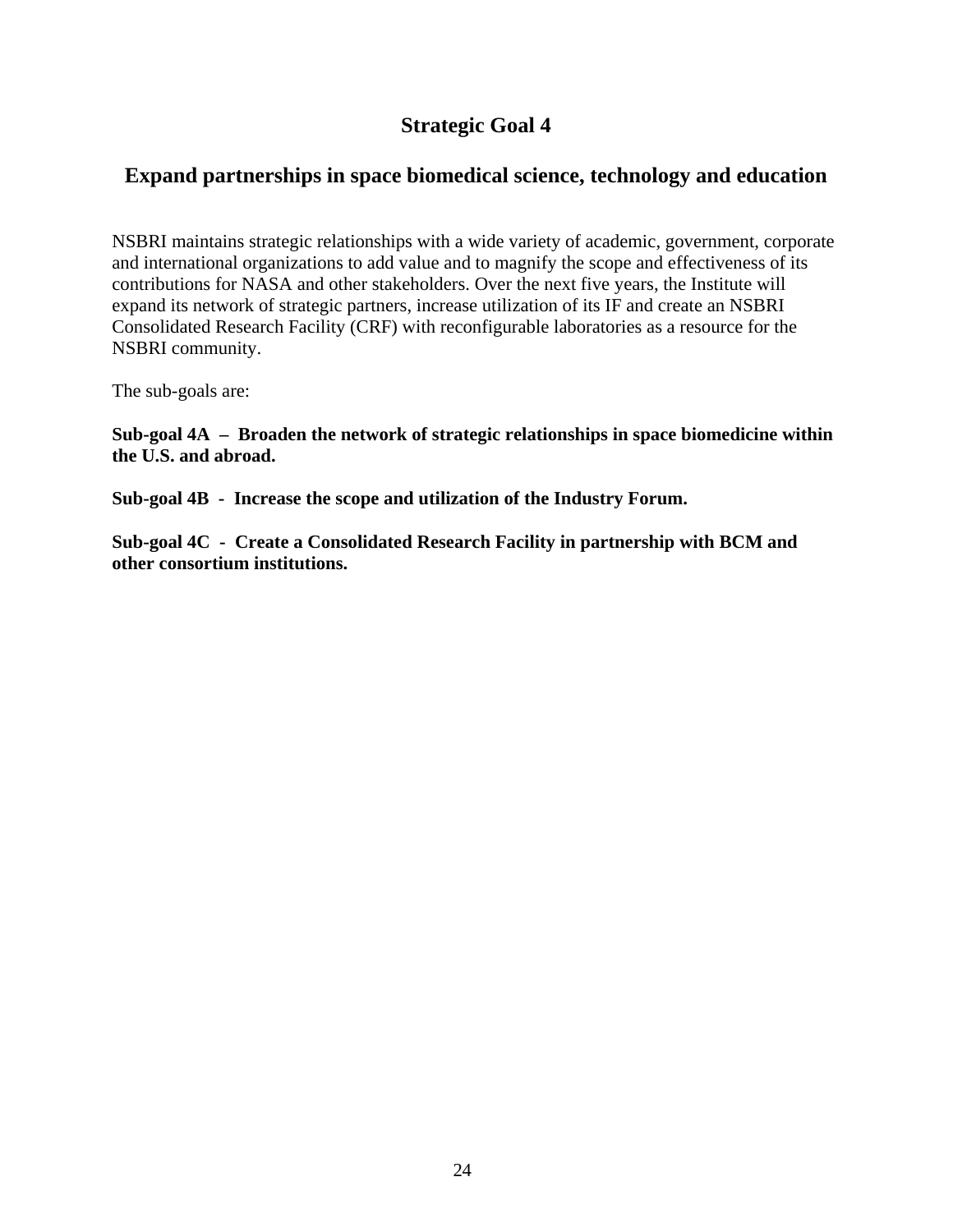#### **Sub-goal 4A – Broaden the network of strategic relationships in space biomedicine within the U.S. and abroad**

In addition to its collaborative network among consortium and other institutions, and its cooperative agreement and strong partnership with NASA, NSBRI has memoranda of understanding and agreements with a variety of national and international entities. These include, but are not limited to, the U.S. Naval Academy, National Institute of Allergy and Infectious Diseases, Mars Institute, Loma Linda University Medical Center, Wyle Laboratories Life Sciences Group, Zero Gravity Corporation, Space Services Inc., Excalibur Almaz Ltd., Institute for Biomedical Problems of the Russian Academy of Sciences, DLR German Aerospace Center and the Operational Space Medicine and Life and Physical Sciences Directorates of the Canadian Space Agency.

Between 2010 and 2014, NSBRI will foster and expand partnerships with:

- BCM, other NSBRI consortium institutions and entities within the Texas Medical Center to facilitate the development of a CRF (see Sub-goal 4C).
- U.S. civilian aerospace medicine residency programs to promote integration of research and clinical training for the next generation of flight surgeons for space (see Sub-goal 3A).
- Major international institutes with emerging or established programs in space biomedicine, utilizing a cooperative model among institutions on an international scale similar to the approach NSBRI has cultivated nationally.
- U.S. and international institutions to promote student exchanges within the broad space community globally.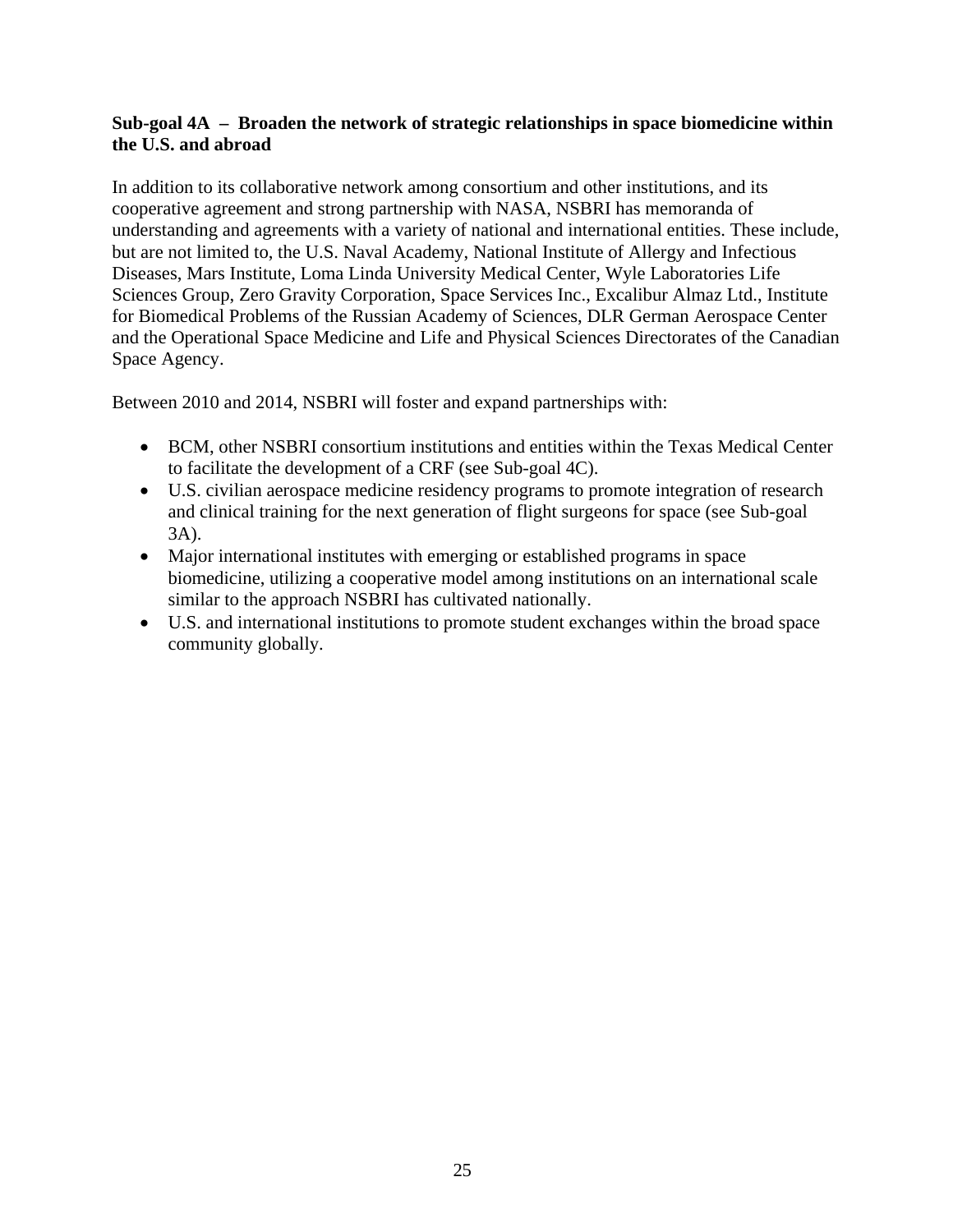#### **Sub-goal 4B - Increase the scope and utilization of the Industry Forum**

Participation by industry in NSBRI programs is critical to conducting biomedical research necessary to support the long-term human presence, development and exploration of space. Industry involvement also facilitates NSBRI project maturation toward commercialization and the enhancement of life on Earth (Sub-goal 2B). The Institute has encouraged commercial participation to derive benefits from academic, government and industry collaborations.

Companies on the Institute's IF initially served to advise NSBRI on commercialization. The role of industry in NSBRI has expanded beyond this advisory capacity to include companies as recipients of peer-reviewed grants, partners and consultants on awards made to academic institutions, and donors to NSBRI programs in science, technology and education. Between onethird and one-half of NSBRI projects have commercial participation.

Over the next two years, NSBRI will reorganize and reconstitute its IF to reflect the broadened scope and participation of the commercial sector in Institute programs. Core industries of the IF, using the North American Industry Classification System, will include representation from:

- Aerospace Product and Parts Manufacturing
- Architectural, Engineering and Related Services
- Computer Systems Design and Related Services
- Electric Lighting Equipment Manufacturing
- Medical Equipment and Supplies Manufacturing
- Navigational, Measuring, Electromedical, and Control Instruments Manufacturing
- Pharmaceutical and Medicine Manufacturing
- Scientific Research and Development Services
- Semiconductor and Other Electronic Component Manufacturing

NSBRI will also develop partnerships with emerging commercial spaceflight entities, given their potential to provide suborbital and orbital flight opportunities to conduct science, transport science and technology resources to and from the ISS, and yield access to health risk data on commercial spaceflight passengers.

The Institute will continue to sponsor commercialization workshops bringing together universitybased technology transfer personnel, NSBRI investigators and industry representatives, including IF members.

By 2012, and onward through 2014, NSBRI will:

- Possess a vibrant IF that:
	- o Reflects the scope of NSBRI activities;
	- o Forms a network of companies that are well informed about NSBRI projects and the development pipeline; and,
	- o Assists the Institute in ways that are mutually beneficial to NSBRI and the IF companies.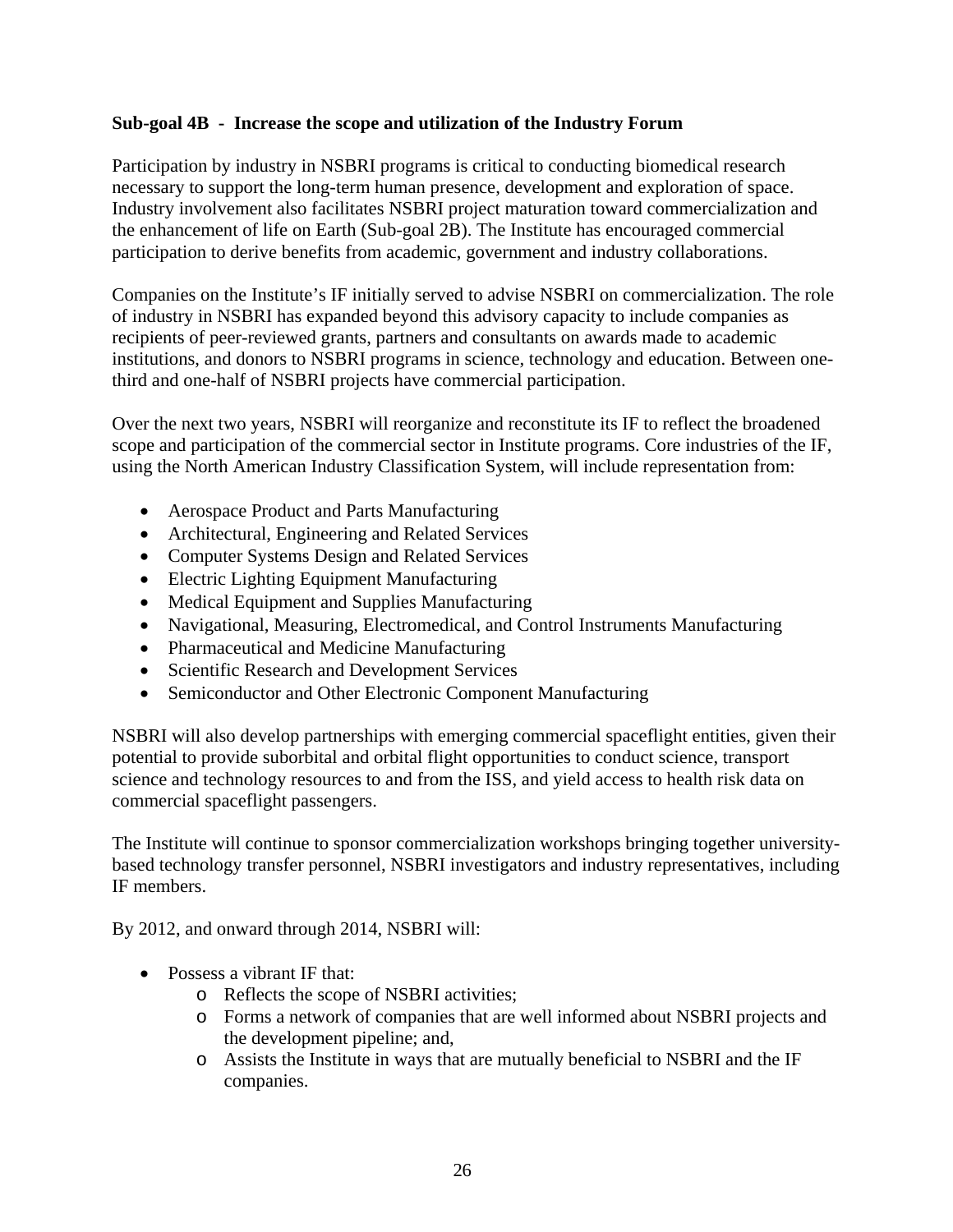- Create opportunities for the IF to support or match funding for select programs, such as the Space Biomedical Engineering Apprenticeship Program (see Sub-goal 3A).
- Work with industry to establish a Small Business Development Program focused on commercializing NSBRI-supported products.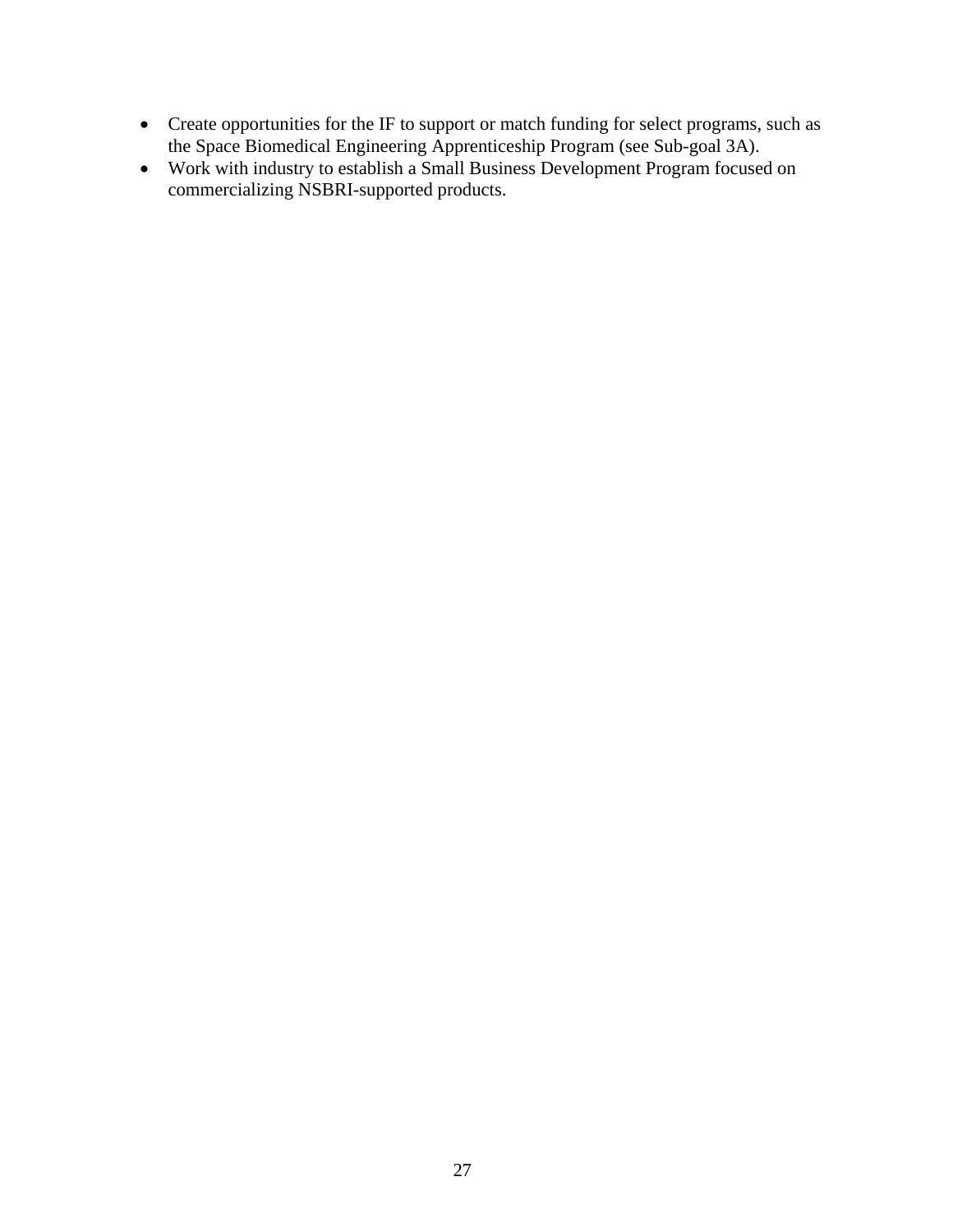#### **Sub-goal 4C - Create a Consolidated Research Facility in partnership with BCM and other consortium institutions**

Over the past decade, NSBRI has functioned as a virtual institute, bringing added value and demonstrable achievements to NASA's science, technology and education capabilities. To increase the return on NASA's investment in NSBRI, and to augment the Institute's ability to develop high-priority, operationally-relevant countermeasures, NSBRI plans to create a CRF consisting of reconfigurable laboratories for science and education, as well as space for NSBRI's administrative headquarters. The facility will be located in the Texas Medical Center area, in close geographical proximity to BCM, Rice University, other academic institutions and JSC.

The CRF will operate as a core resource for institutions receiving NSBRI support. It will be designed for demonstrating, testing, evaluating, accelerating and integrating countermeasures and technologies being developed by NSBRI investigators at their home institutions. The facility will operate in partnership with the Center for Space Medicine at BCM and will provide added visibility and functionality to NSBRI by having a prominent physical presence in a major academic medical center. It will (a) bring together the research, education and administrative components of NSBRI; (b) increase NSBRI product maturation and integration with HRP and other NASA programs; (c) provide an additional venue for collaborations between the academic biomedical community and NASA; and (d) focus on biomedical innovation consistent with NSBRI's mission to mitigate risks to human health in space and enhance life on Earth.

NSBRI will work with BCM, Rice University, NASA and other institutions to establish a CRF by 2011. The facility will be fully operational by 2014 and will favorably position the Institute for future activities to the benefit of all of its stakeholders.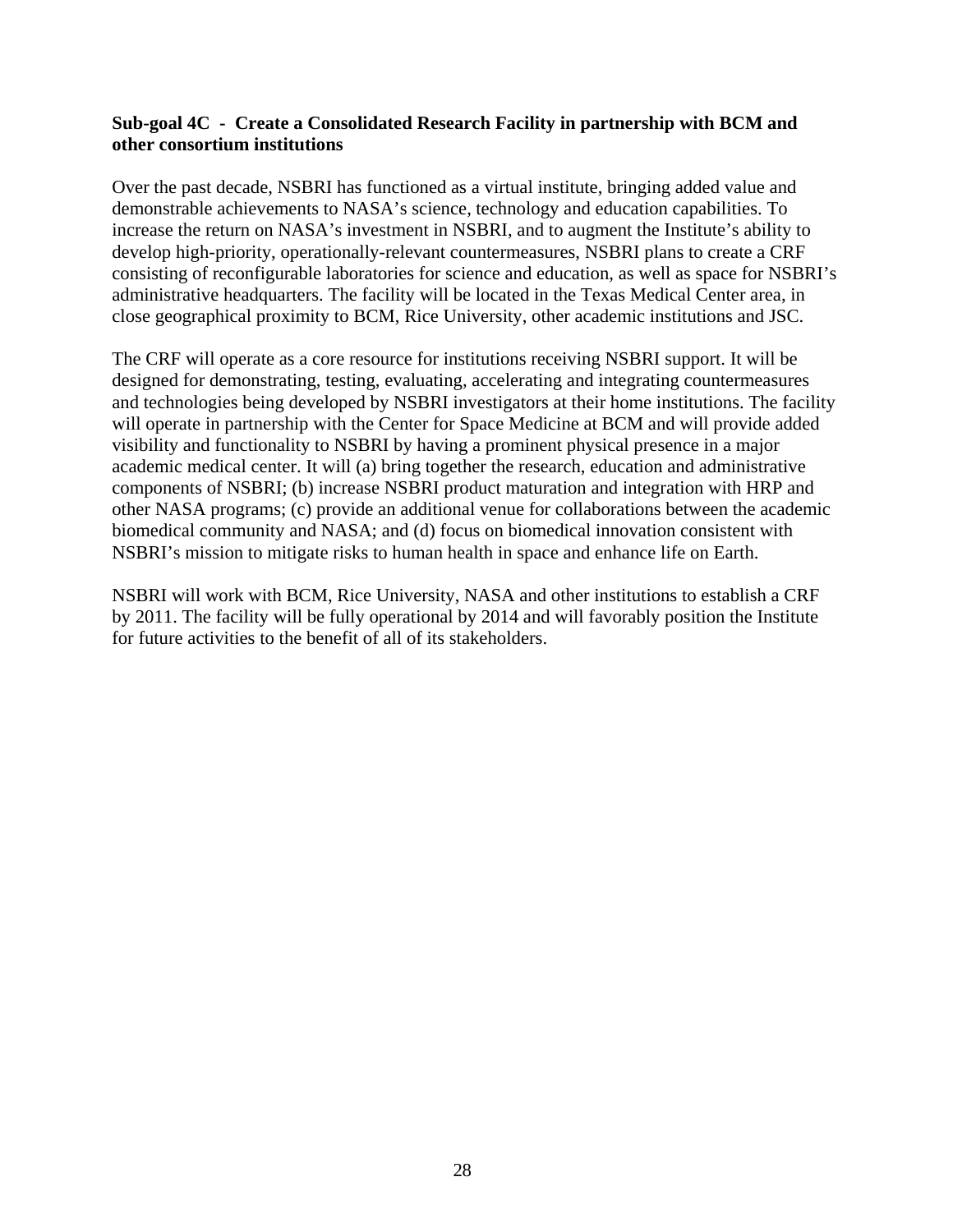## **Strategic Goal 5**

### **Broaden capabilities as a national science and education resource**

NSBRI has matured into a national leader in translational biomedical research and education for space, as originally envisioned by NASA. In several areas, NSBRI has exceeded expectations. Repeatedly, NSBRI is held as a model of how to conduct cost-efficient, responsible and productive translational research across multiple academic institutions, both nationally and internationally.

The next five-year period, spanning 2010-2014, corresponds to years 13 through 17 of NASA's 20-year cooperative agreement, NCC 9-58, with NSBRI. The depth, breadth and coordinated efforts of the NSBRI community, and the utilization of outstanding resources, remain strong. NSBRI's lean and efficient management structure (see figure) allows the Institute to adapt to and be in compliance with changing NASA priorities and requirements.

As NASA further integrates NSBRI into its strategic planning, as recommended in the *2005 Review for the NASA Chief Scientist of NSBRI Progress, Status and Plans*, the Institute will work with the agency to determine ways NSBRI can best serve as a national resource for HRP and other aspects of the U.S. human space program. This will broaden the capabilities of the Institute within the scope of its mission. Particular attention will be paid to NASA's intent, as stated in *Cooperative Agreement Notice 9-CAN-96-01*, to transfer responsibility for appropriate ISS human experiment opportunities to the Institute. Designation of the U.S. segment of the ISS as a National Laboratory, as specified in Section 507 of the NASA Authorization Act of 2005 (Public Law 109-155), underscores the importance of ISS as a facility for research and a means to enable exploration.

Over the next five years, NSBRI will transition a subset of its science and technology projects to the unique environment of the ISS. The ISS is an invaluable resource and affords an unprecedented opportunity for the United States and international partners to conduct scientific research, develop and demonstrate innovative technologies, test and evaluate procedures, protocols and products, and operationally integrate hardware, software and other components to advance space exploration goals. NSBRI is well positioned to not only support productive utilization, but by 2014, to have a prominent role in U.S. biomedical science for ISS.

To further capitalize on NSBRI's success, and to sustain and grow its efforts into the future, the Institute will also build on its portfolio of Earth-based applications. NSBRI science and technology teams are cohesive enterprises capable of tackling difficult problems that overlap civilian and military challenges, such as traumatic brain injury, with approaches used to address problems for NASA. Both the science and technology program, and the education and outreach program of NSBRI are emerging national resources. They embrace excellence in achievement and scale to meet new challenges. Over the next five years, NSBRI will build upon its programs for NASA and expand capabilities and financial support in new related areas where appropriate.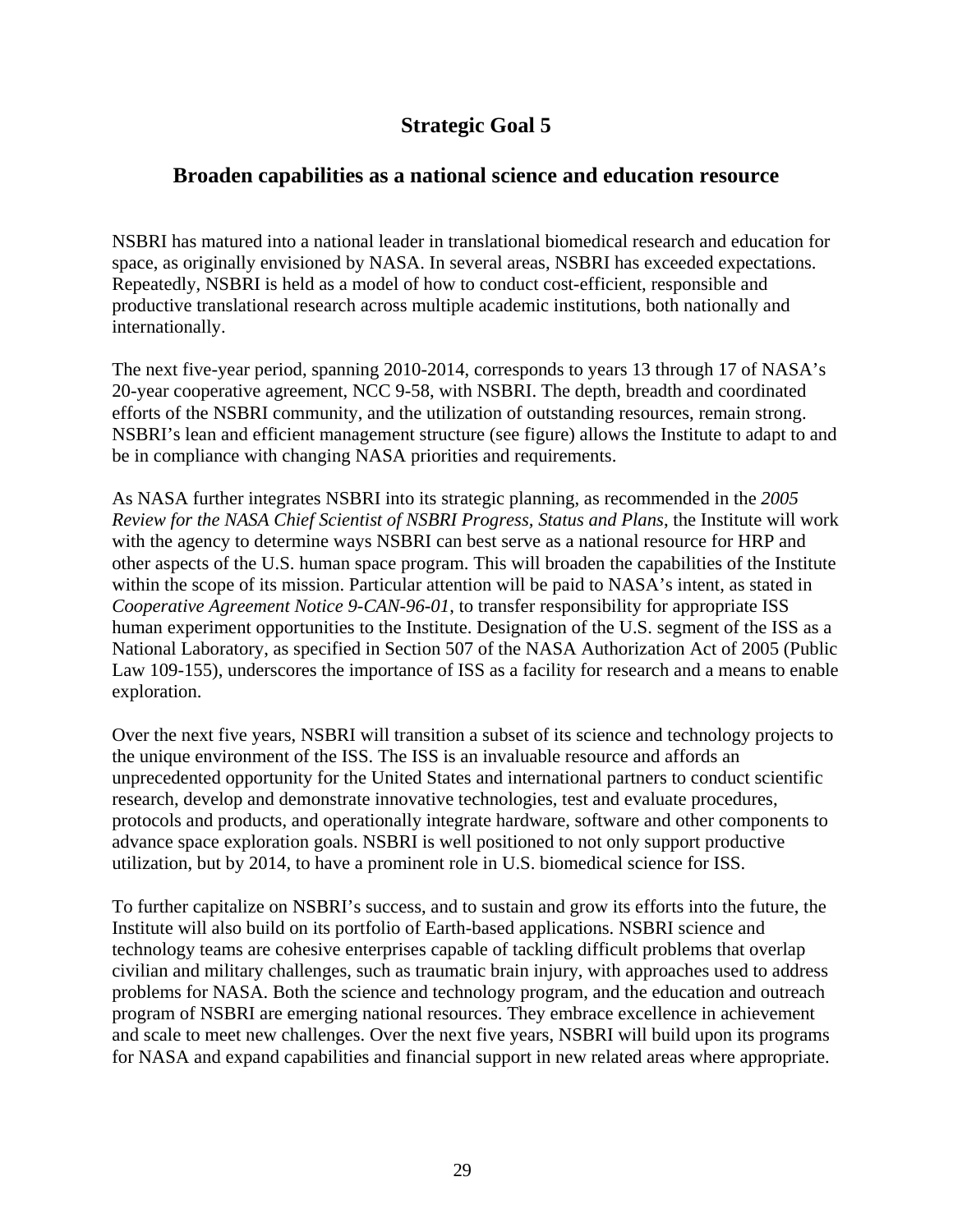NSBRI will also maintain its excellent track record of productivity, abide by transparent and fiscally conscientious business practices, and exercise prudent fiscal stewardship of its budget from NASA and other sources. It is anticipated that NSBRI will continue to allocate approximately 83% of its budget for science and technology, with 9% designated for education and outreach, and 8% for administration. Institutional cost sharing will be maintained and augmentation of support will be sought to enrich NASA's sustained investment in the Institute.



#### **National Space Biomedical Research Institute**